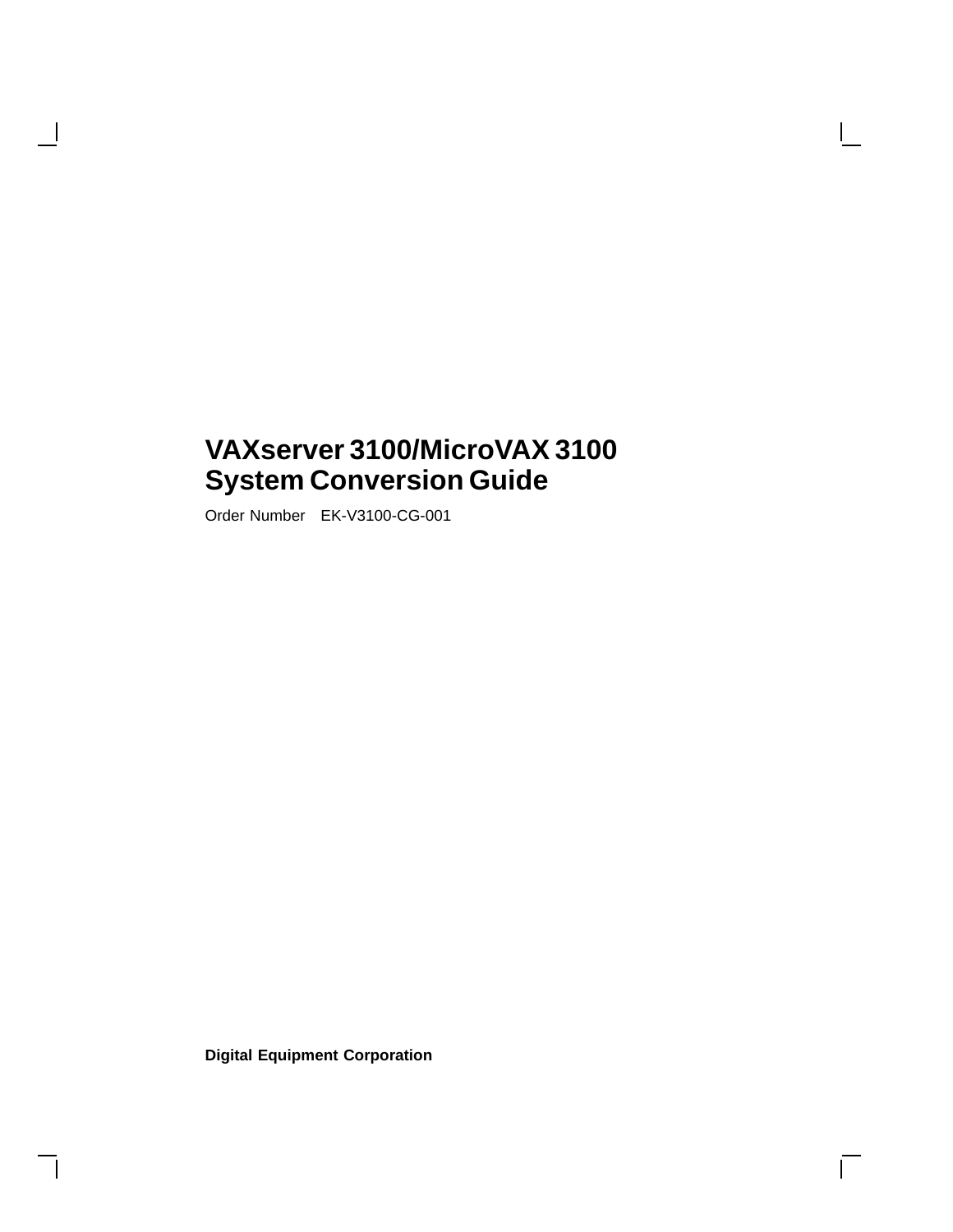#### **First Edition, May 1990**

The information in this document is subject to change without notice and should not be construed as a commitment by Digital Equipment Corporation. Digital Equipment Corporation assumes no responsibility for any errors that may appear in this document.

The software described in this document is furnished under a license and may be used or copied only in accordance with the terms of such license.

No responsibility is assumed for the use or reliability of software on equipment that is not supplied by Digital Equipment Corporation or its affiliated companies.

Restricted Rights: Use, duplication, or disclosure by the U. S. Government is subject to restrictions as set forth in subparagraph (c) (1) (ii) of the Rights in Technical Data and Computer Software clause at DFARS 252.227–7013.

Copyright © Digital Equipment Corporation 1990

All Rights Reserved. Printed in U.S.A.

**FCC NOTICE:** The equipment described in this manual generates, uses, and may emit radio frequency energy. The equipment has been type tested and found to comply with the limits for a Class A computing device pursuant to Subpart J of Part 15 of FCC Rules, which are designed to provide reasonable protection against such radio frequency interference when operated in a commercial environment. Operation of this equipment in a residential area may cause interference, in which case the user at his own expense may be required to take measures to correct the interference.

The following are trademarks of Digital Equipment Corporation:

| $_{\rm DEC}$   | <b>DIBOL</b>   | <b>UNIBUS</b> |
|----------------|----------------|---------------|
| DEC/CMS        | EduSystem      | <b>VAX</b>    |
| <b>DEC/MMS</b> | <b>IAS</b>     | VAXcluster    |
| $\rm{DECnet}$  | <b>MASSBUS</b> | VMS           |
| $DECsystem-10$ | <b>PDP</b>     | VT.           |
| DECSYSTEM-20   | <b>PDT</b>     |               |
| DECUS          | <b>RSTS</b>    |               |
| DECwriter      | RSX            |               |

This document was prepared and published by Educational Services Development and Publishing, Digital Equipment Corporation.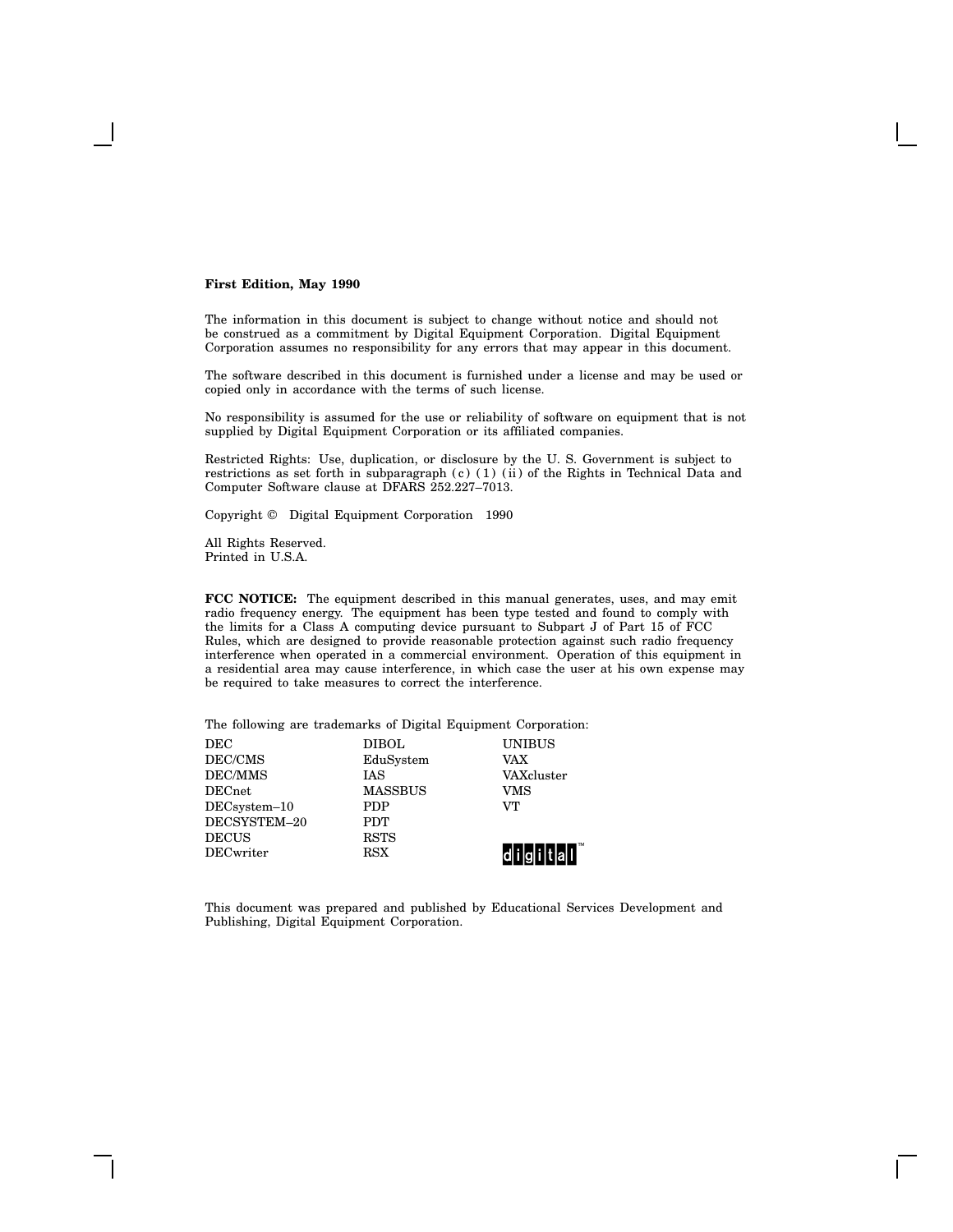# **Contents**

 $\mathbf{I}$ 

| <b>About This Manual</b> |  |
|--------------------------|--|
|                          |  |

| 1            | Converting the VAXserver 3100, Model 10 System  |         |
|--------------|-------------------------------------------------|---------|
| 1.1          | Preparing the System for Conversion             | $1 - 1$ |
| 1.2          |                                                 | $1 - 1$ |
| $\mathbf{2}$ | Converting the VAX server 3100, Model 20 System |         |
| 2.1          | Preparing the System for Conversion             | $2 - 1$ |
| 2.2          |                                                 | $2 - 1$ |
| A            | <b>Module Return Procedure and Forms</b>        |         |
| A.1          |                                                 | $A-1$   |
| A.2          |                                                 | $A-2$   |
| A.3          |                                                 |         |

## **Figures**

- 1

| $1 - 1$ |                                 |         |
|---------|---------------------------------|---------|
| $1 - 2$ |                                 |         |
| $1 - 3$ |                                 | $1 - 3$ |
| $1 - 4$ |                                 | $1 - 4$ |
|         |                                 | $1 - 5$ |
| $1 - 6$ | DSH32-B Module Removal          | $1 - 6$ |
| $1 - 7$ | Memory Expansion Module Removal | $1 - 7$ |
| $1 - 8$ |                                 |         |
| $1 - 9$ | Ethernet ID ROM Location        | $1 - 9$ |
|         |                                 |         |

 $\overline{\Gamma}$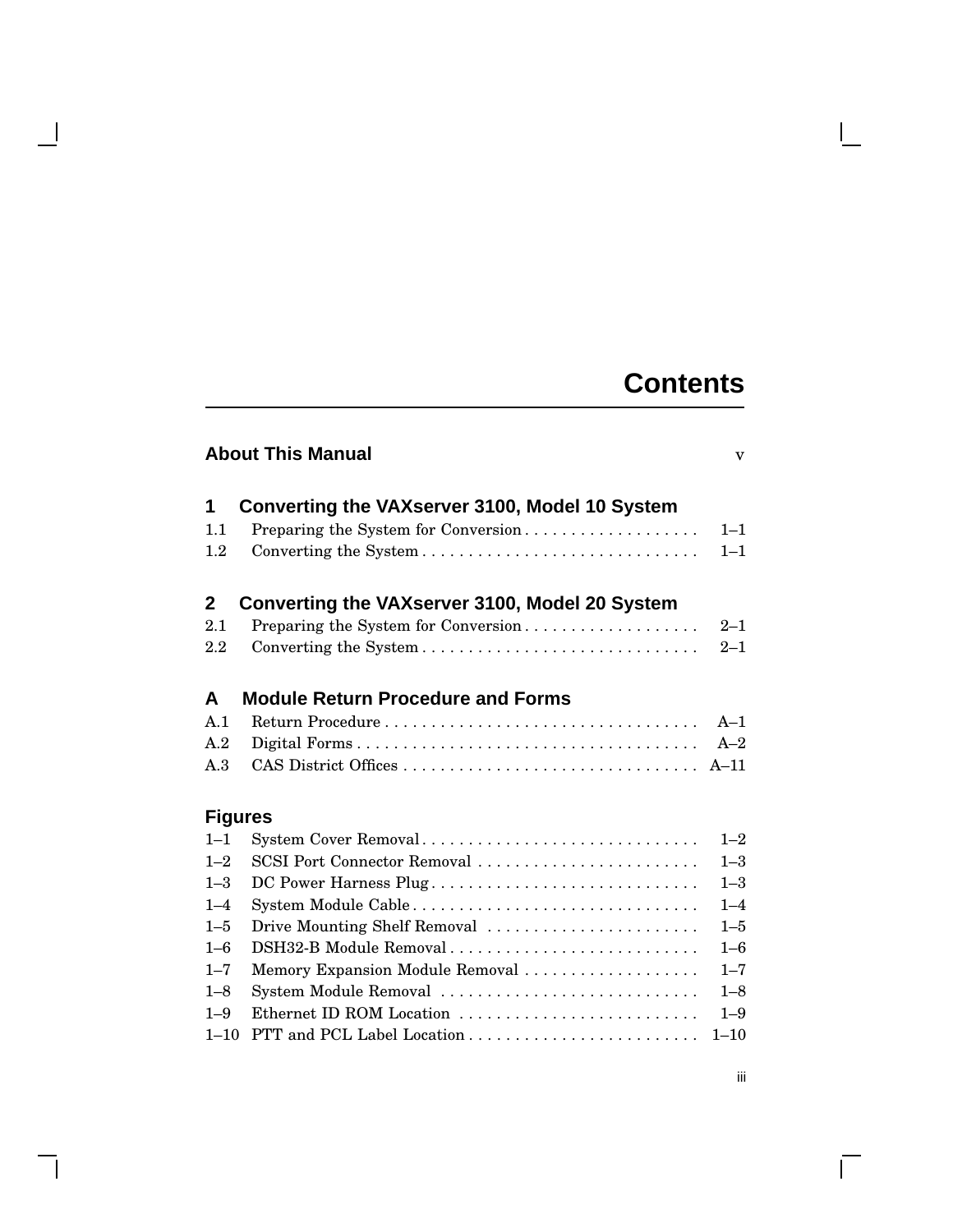#### iv Contents

 $\overline{\phantom{a}}$ 

| $2 - 1$  | System Cover Removal                                                                | $2 - 2$ |
|----------|-------------------------------------------------------------------------------------|---------|
| $2 - 2$  | SCSI Bus Cable and DC Power Harness Plug                                            | $2 - 3$ |
| $2 - 3$  | Upper Drive Mounting Shelf Removal                                                  | $2 - 4$ |
| $2 - 4$  | SCSI Port Connector Removal                                                         | $2 - 5$ |
| $2 - 5$  | System and DSH32-B Module Cable                                                     | $2 - 5$ |
| $2 - 6$  | Lower Drive Mounting Shelf Removal                                                  | $2 - 6$ |
| $2 - 7$  | DSH32-B Module Removal                                                              | $2 - 7$ |
| $2 - 8$  |                                                                                     |         |
| $2 - 9$  | System Module Removal                                                               | $2 - 9$ |
| $2 - 10$ | Location of Ethernet ID ROM $\ldots \ldots \ldots \ldots \ldots \ldots \ldots 2-10$ |         |
|          |                                                                                     |         |

 $\bar{\Gamma}$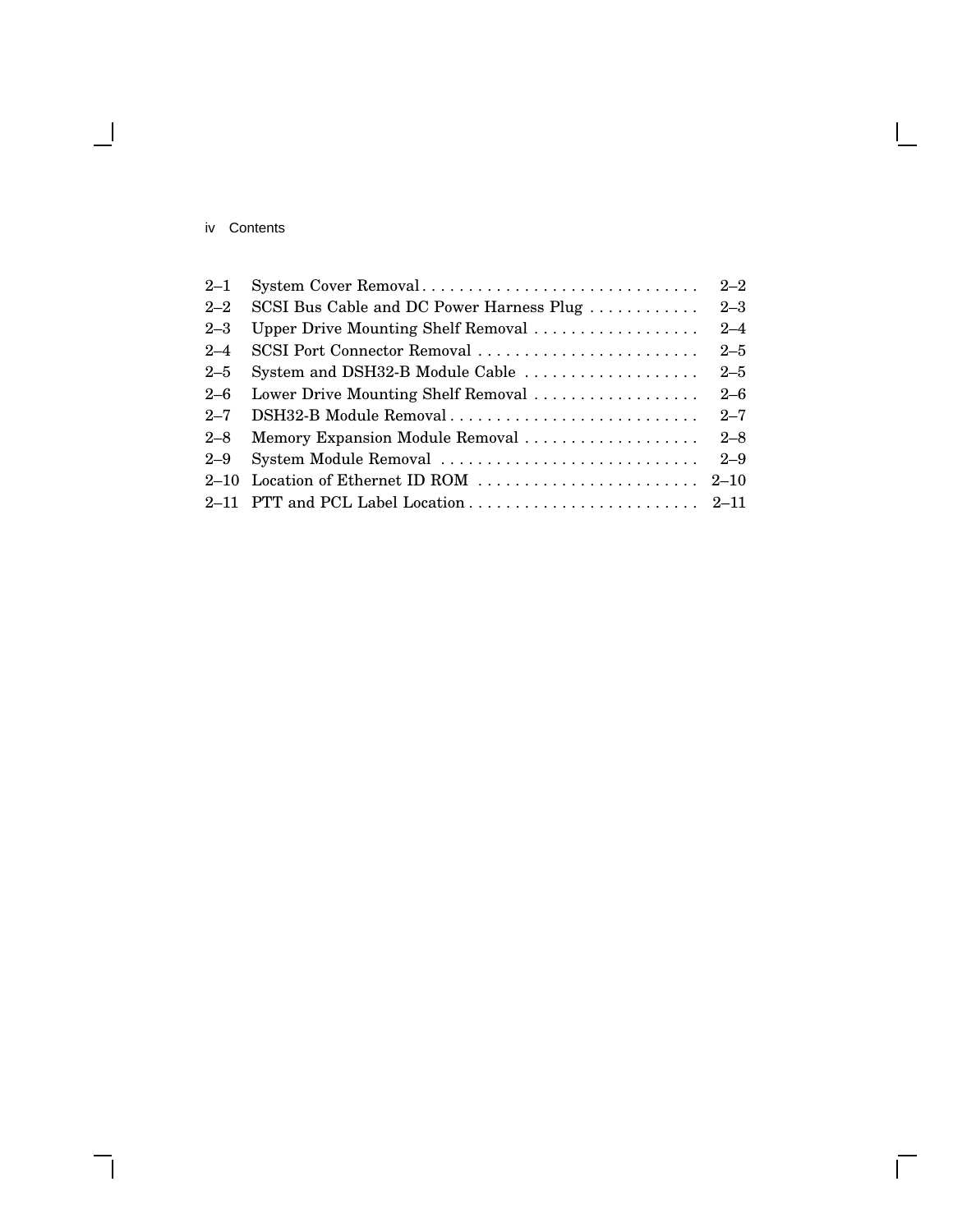# **About This Manual**

This conversion guide describes how to install the conversion kit on either the VAXserver 3100 model 10 or model 20 system.

## **Conversion Kit Contents**

 $\mathbf l$ 

The following table lists the contents and part numbers of the conversion kit 310XR-AC, and 310XR-AE.

| <b>Part Number</b> | <b>310XR Contents</b>           | AC           | AE           |
|--------------------|---------------------------------|--------------|--------------|
| $QL-001AP-BM$      | VMS 1-5 User's License          | $\mathbf{1}$ |              |
| QL-D04AP-AA        | DECnet-VAX End Node License     | 1            |              |
| QL-VEYAP-BC        | ULTRIX-32 2 User Upgrade        |              | 1            |
| <b>QL-VEYAP-BE</b> | ULTRIX-32 8 User Upgrade        |              | 1            |
| QL-716AP-AA        | DECnet-ULTRIX-32 License        |              | 1            |
| 54-18856-01        | Time Share CPU Module           | 1            | 1            |
| EK-V3100-CG-001    | <b>System Conversion Guide</b>  | $\mathbf{1}$ | 1            |
| 36-31684-01        | Label, PTT, Model 10            | $\mathbf{1}$ | 1            |
| 36-31381-01        | Label, PTT, Model 20            | 1            | $\mathbf{1}$ |
| 36-15946-01        | <b>Product Conversion Label</b> | 1            | 1            |
| $36-26123$ -xx*    | Return Labels                   | 1            | 1            |
| 74-37642-07        | Medallion, MicroVAX 3100        | 1            | 1            |
| 9907976-09         | <b>CPU Box</b>                  | $\mathbf{1}$ | 1            |
| 9907952-01         | External Box                    | $\mathbf{1}$ | $\mathbf{1}$ |
| 9907092-04         | Anti-static bag                 | 1            | 1            |
|                    |                                 |              |              |

The Return Labels are for conversion kits being installed in the U.S. only

 $\Box$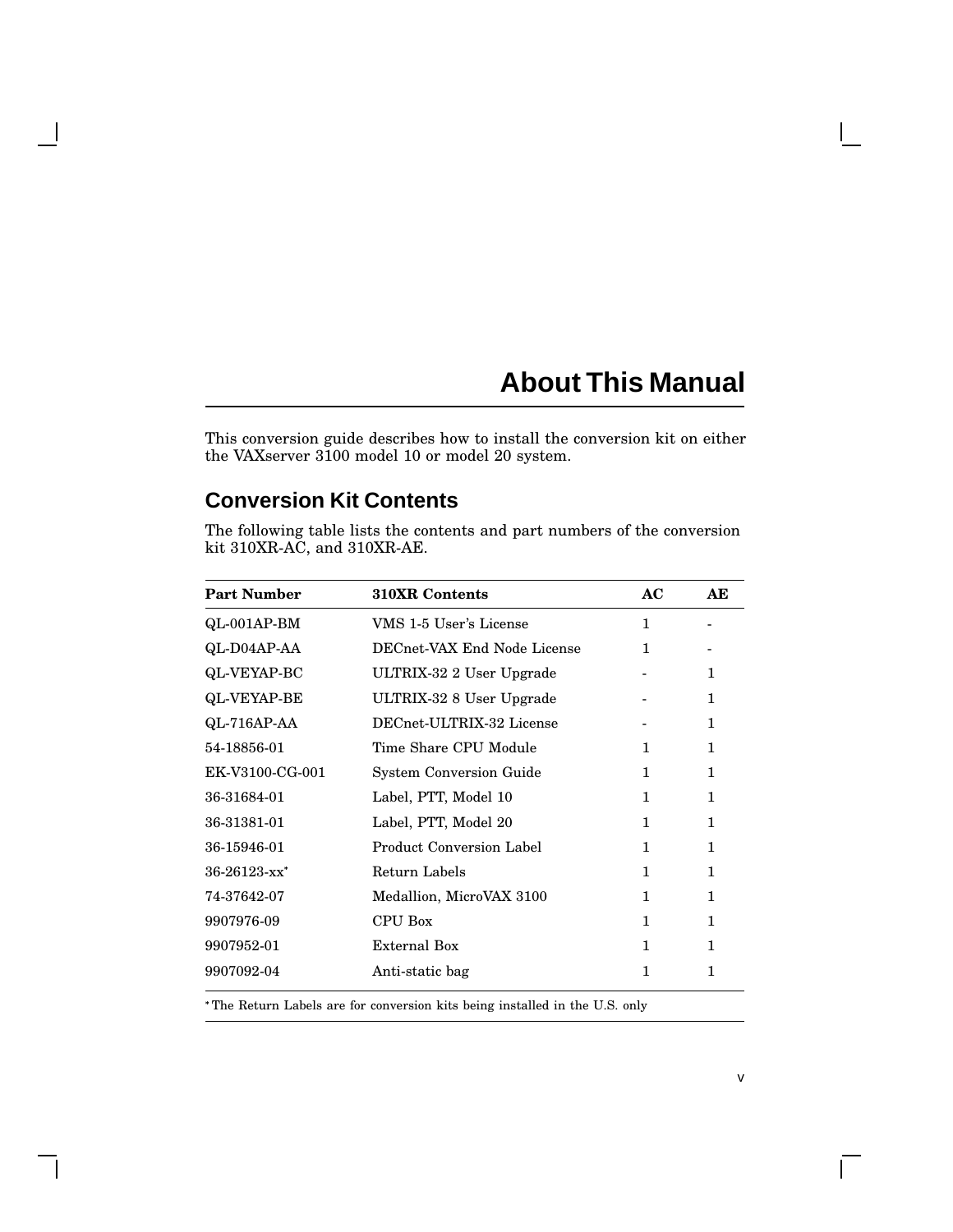vi About This Manual

## **Customer Responsibilities**

The customer should not install this conversion kit unless they are a qualified self-maintenance customer. Only qualified maintenance personnel should perform the installation procedure. Call the Digital Customer Services office to schedule a system conversion.

It is the customer's responsibility to perform a software backup before the Digital Customer Services representative arrives at the site.

When a conversion is complete, return the old system module to Digital for credit. Appendix A contains forms that need to be completed by the Customer Services representative and signed by the representative as well as by the customer.

## **Digital Customer Services Responsibilities**

To save time, the Digital Customer Services representative should contact the customer and make arrangements to have the customer's software backed up before arrival on site.

Software installation, conversion and testing are not described in the hardware conversion procedure, but such tasks are part of the overall system conversion.

The customer should contact a Digital sales representative to transfer an existing software product services contract to the MicroVAX/VAXserver Systems group.

After the representative installs the conversion kit, they are to complete the following forms and then remove them from this document by tearing them along the perforated line. The following forms are in Appendix A.

- Customer Services Worksheet
- Installation Receipt–Customer Copy
- Installation Receipt–Customer Services Copy
- Return Material Worksheet

The Digital Customer Services representative should give the customer the signed Installation Receipt - Customer Copy. They should include the signed Customer Services Copy with the system module that is being returned to Digital to ensure that the customer receives credit.

A self-adhesive mailing label is contained within this kit. Peel off the label and attach it to the package containing the system module to be returned.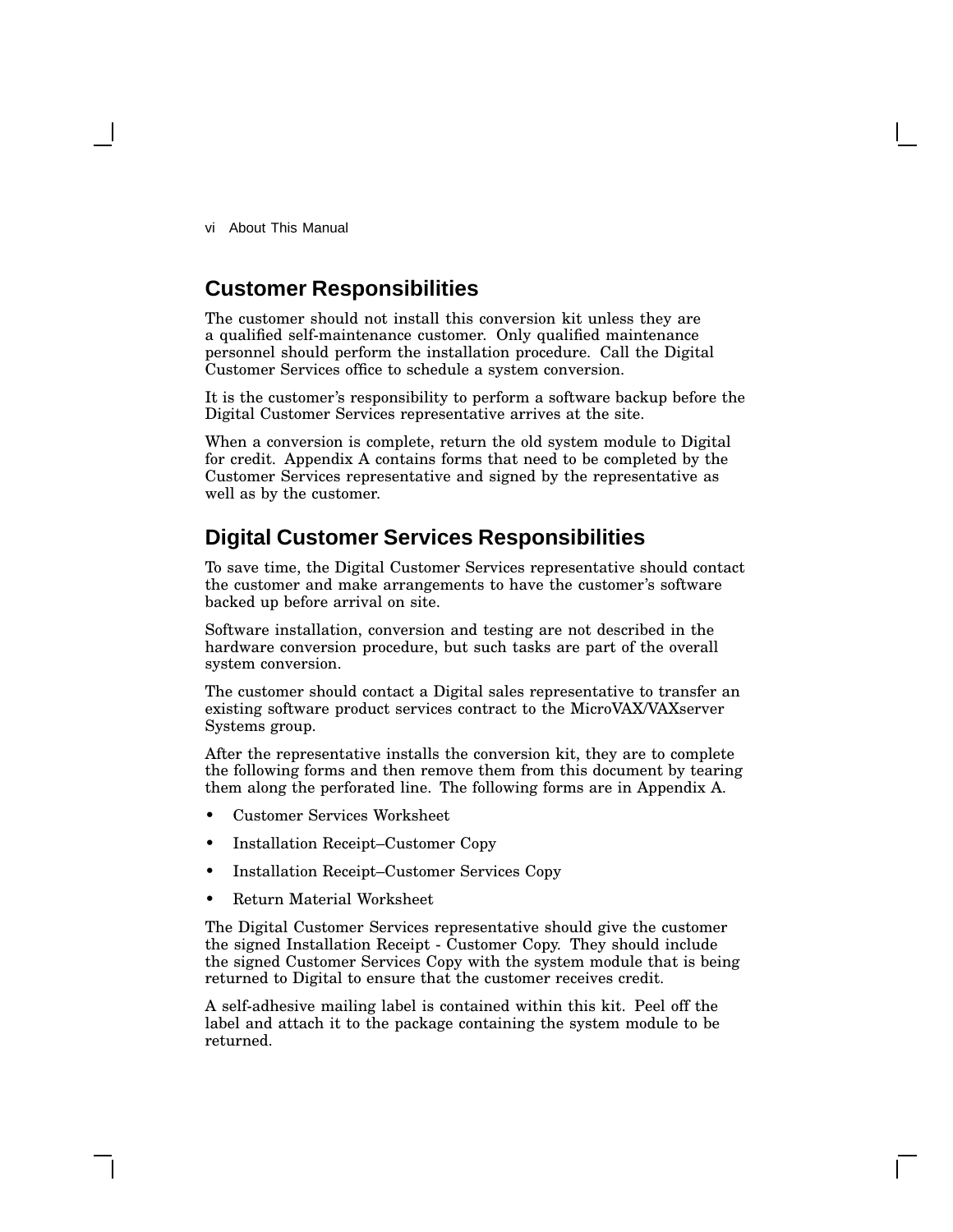About This Manual vii

 $\mathbf{L}$ 

 $\overline{\Gamma}$ 

## **Convention**

 $\overline{\phantom{a}}$ 

The following convention was used in this document.

| Convention     | <b>Meaning</b>                                                                      |  |
|----------------|-------------------------------------------------------------------------------------|--|
| <b>NOTE</b>    | Provides general information.                                                       |  |
| <b>CAUTION</b> | Provides information to prevent damage to equipment or<br>software. Read carefully. |  |

## **Related Document**

MicroVAX 3100 and VAXserver 3100 Maintenance Guide, part number EK-A0372-MG.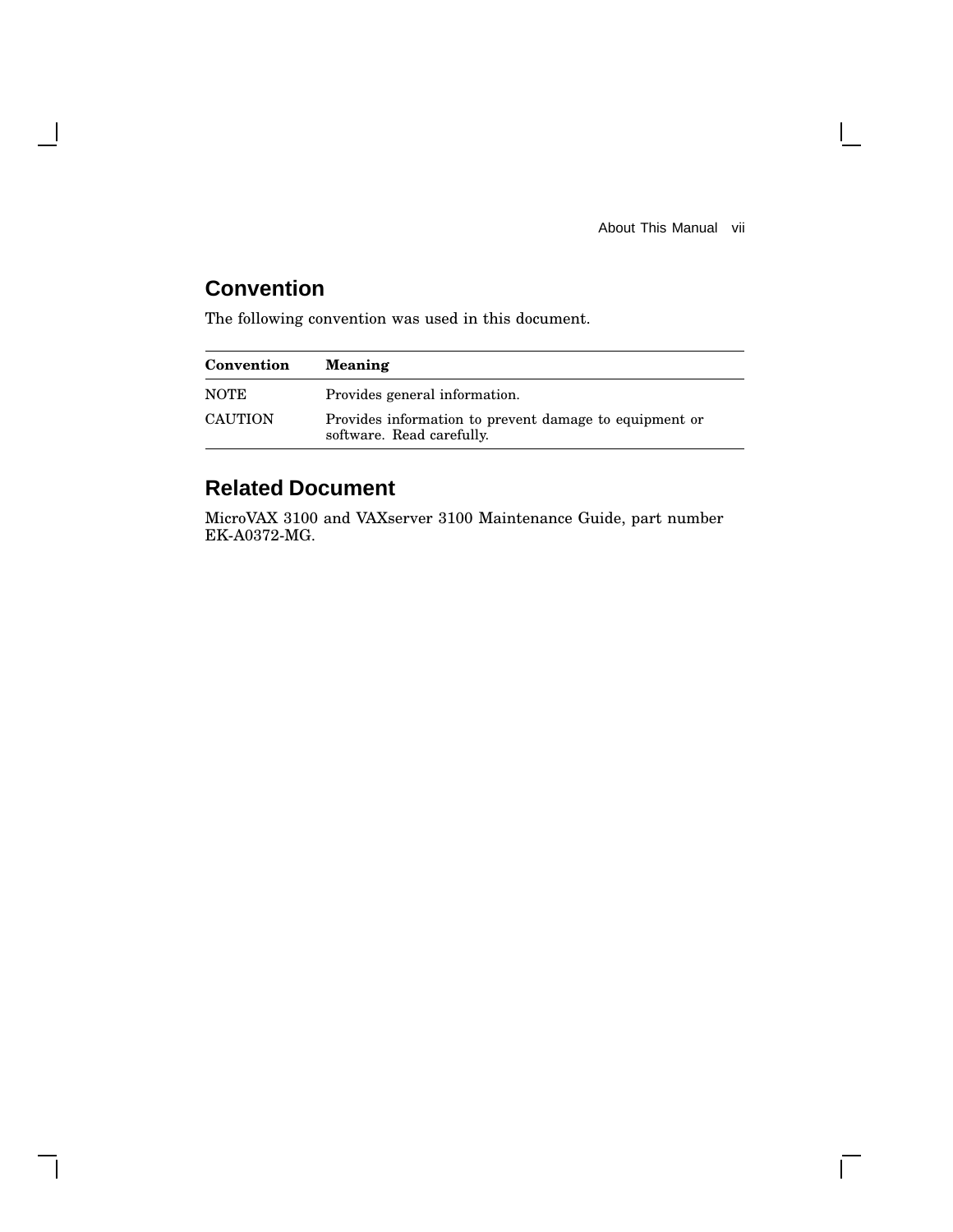# **1 Converting the VAXserver 3100, Model 10 System**

This chapter describes how to convert the VAXserver 3100, model 10 system to a MicroVAX 3100, model 10 timesharing system.

## **1.1 Preparing the System for Conversion**

To prepare the system for conversion:

#### **Unpacking the Contents**

When unpacking the contents from the conversion kit, keep the packing material so that you may use it when packaging and returning the old module to Digital for proper credit (if applicable).

## **1.2 Converting the System**

To convert the system, perform the procedures in the following sections:

#### **Shut Down the System**

- 1. Shut down the operating system software and halt the system.
- 2. Turn off the power to the system box and any expansion boxes.

#### **Open the System Box**

#### **CAUTION**

**Make sure you are wearing an antistatic wrist strap connected to a grounded antistatic workstation or an antistatic mat before you handle the system field replaceable units (FRUs).**

1. Disconnect all cables and loopbacks that are connected to the system unit and place any expansion boxes off to the side and away from the system unit.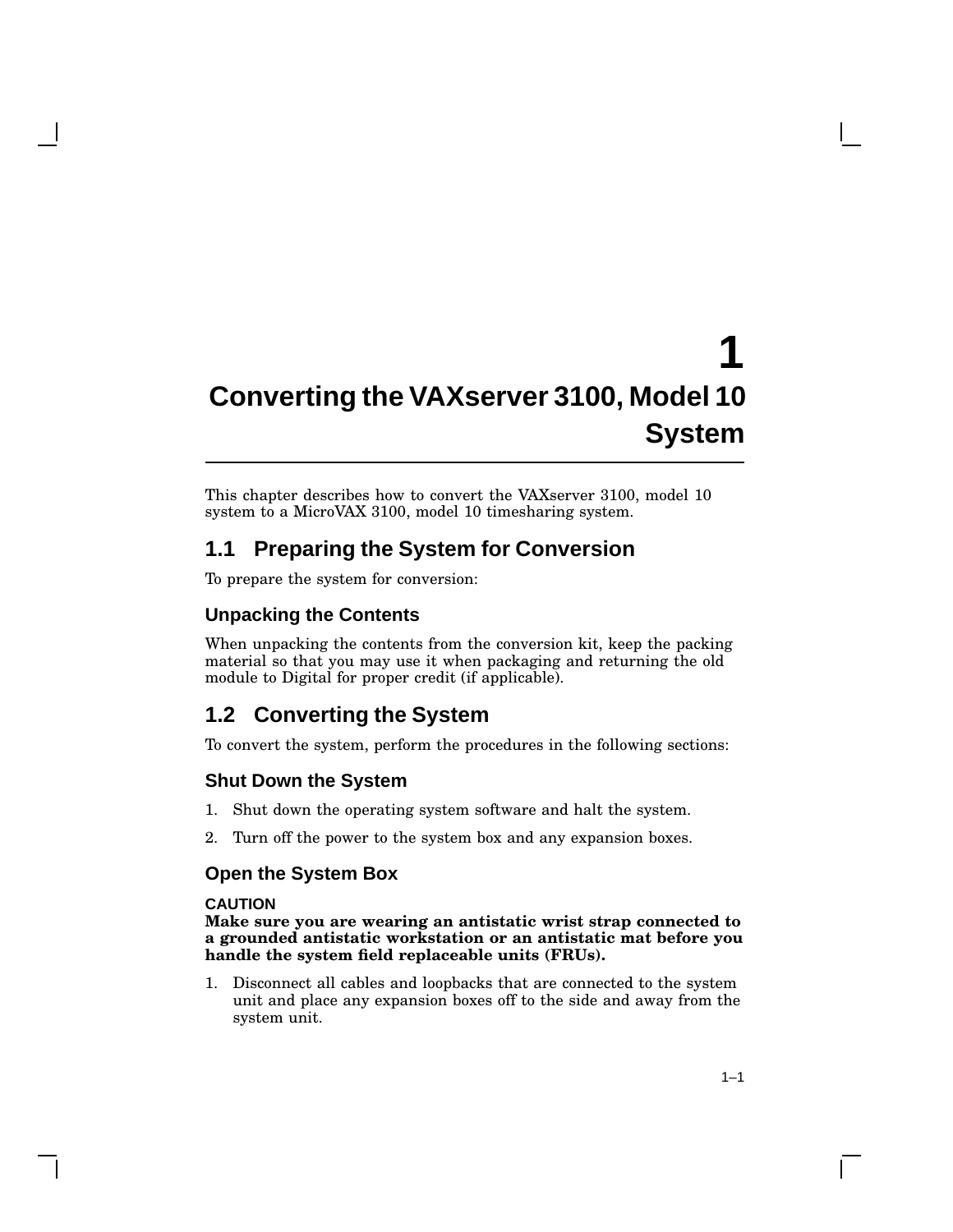- 1–2 Converting the VAXserver 3100, Model 10 System
- 2. Loosen the two screws on the rear bezel of the system box (Figure 1–1).



#### **Figure 1–1 System Cover Removal**

3. Slide the top cover forward and up off the system box.

## **Remove the Drive Mounting Shelf**

1. Remove the SCSI "B" external port connector from the rear panel by removing the two mounting screws on the rear of the system unit (Figure  $1-2$ ).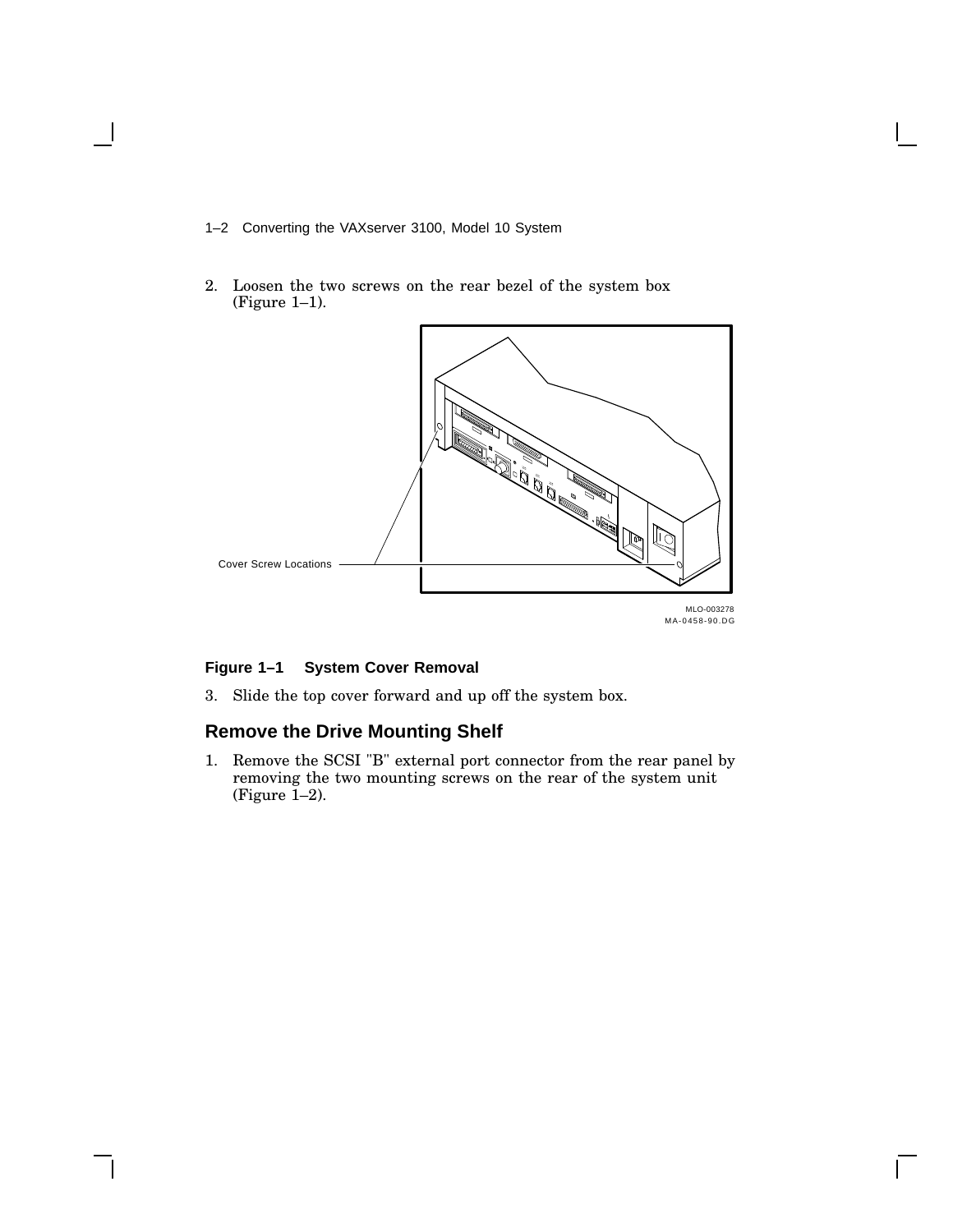#### Converting the VAXserver 3100, Model 10 System 1–3



#### **Figure 1–2 SCSI Port Connector Removal**

2. Disconnect the dc power harness plug from J1 on the H7821 power supply (Figure 1–3).



 $\mathbf{L}$ 

**Figure 1–3 DC Power Harness Plug**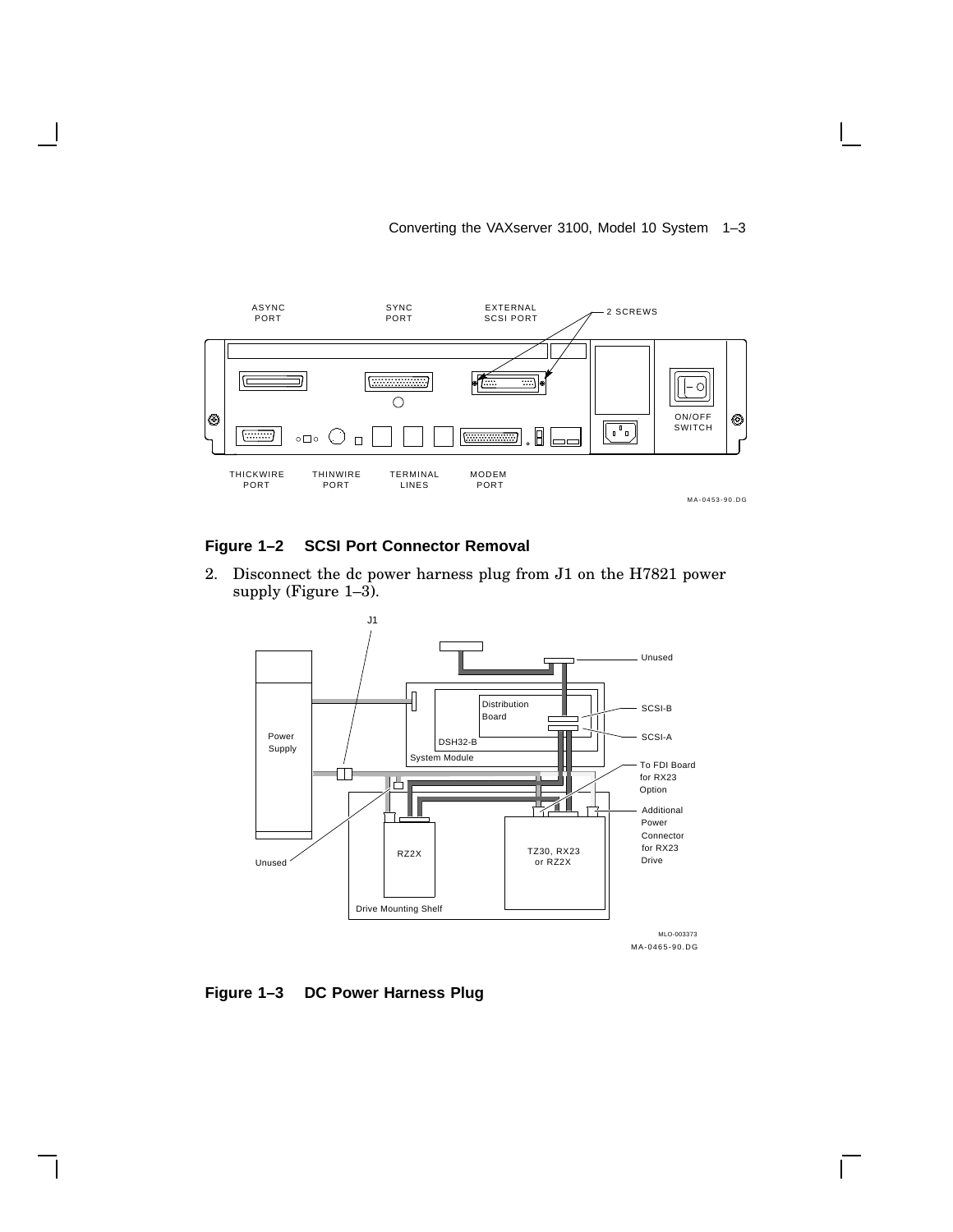- 1–4 Converting the VAXserver 3100, Model 10 System
- 3. Disconnect the system module cable from the distribution module (Figure 1–4).
- 4. Disconnect the DSH32-B module cable (if applicable) from the distribution module (Figure 1–4).



**Figure 1–4 System Module Cable**

5. On the drive mounting shelf, loosen the four captive screws on the top, and the three panhead screws located on the right-hand side of the shelf (Figure 1–5).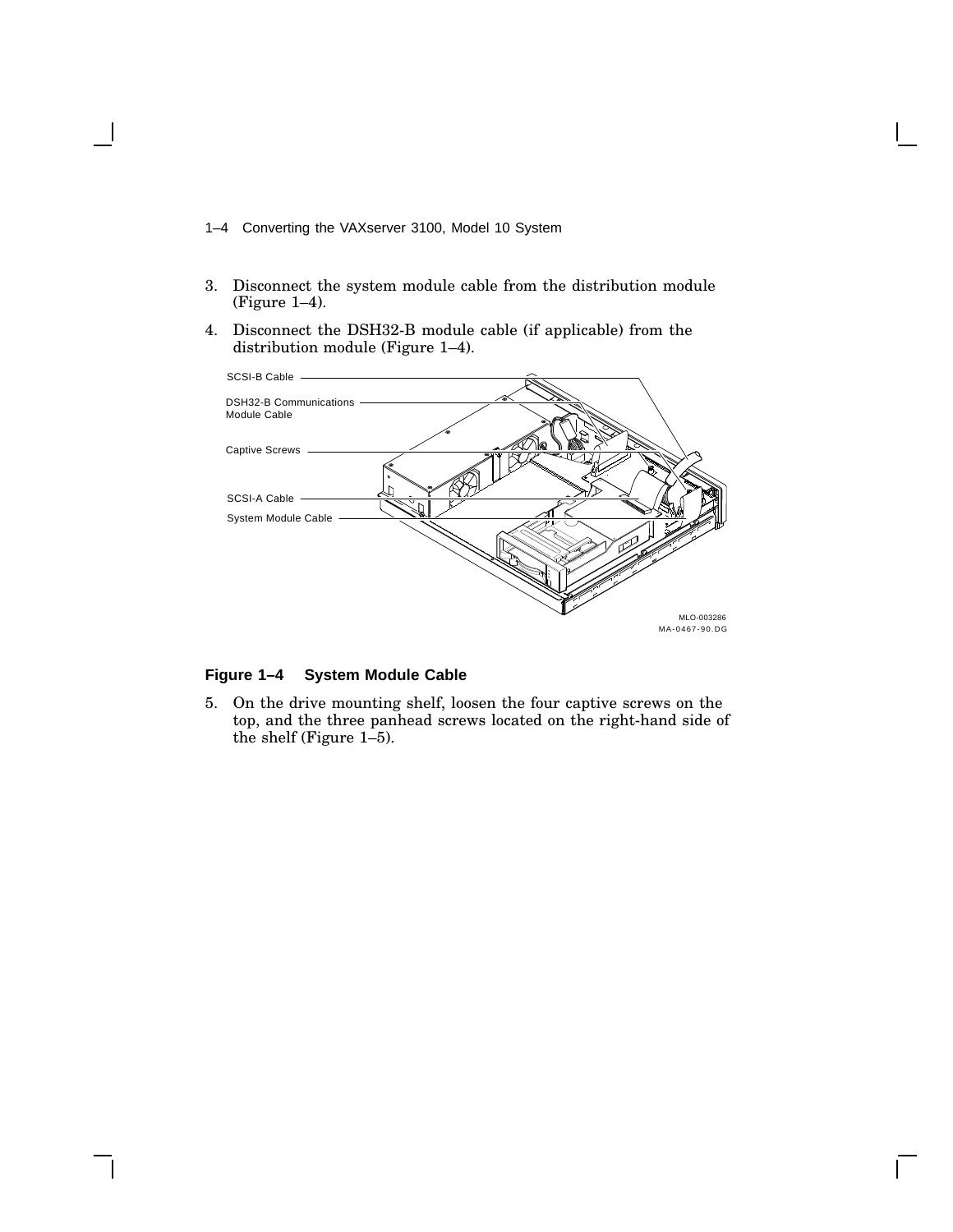

#### Converting the VAXserver 3100, Model 10 System 1–5

 $\mathsf{L}$ 

#### **Figure 1–5 Drive Mounting Shelf Removal**

6. Slide the drive mounting shelf forward, then lift the shelf from the system unit and gently set it aside.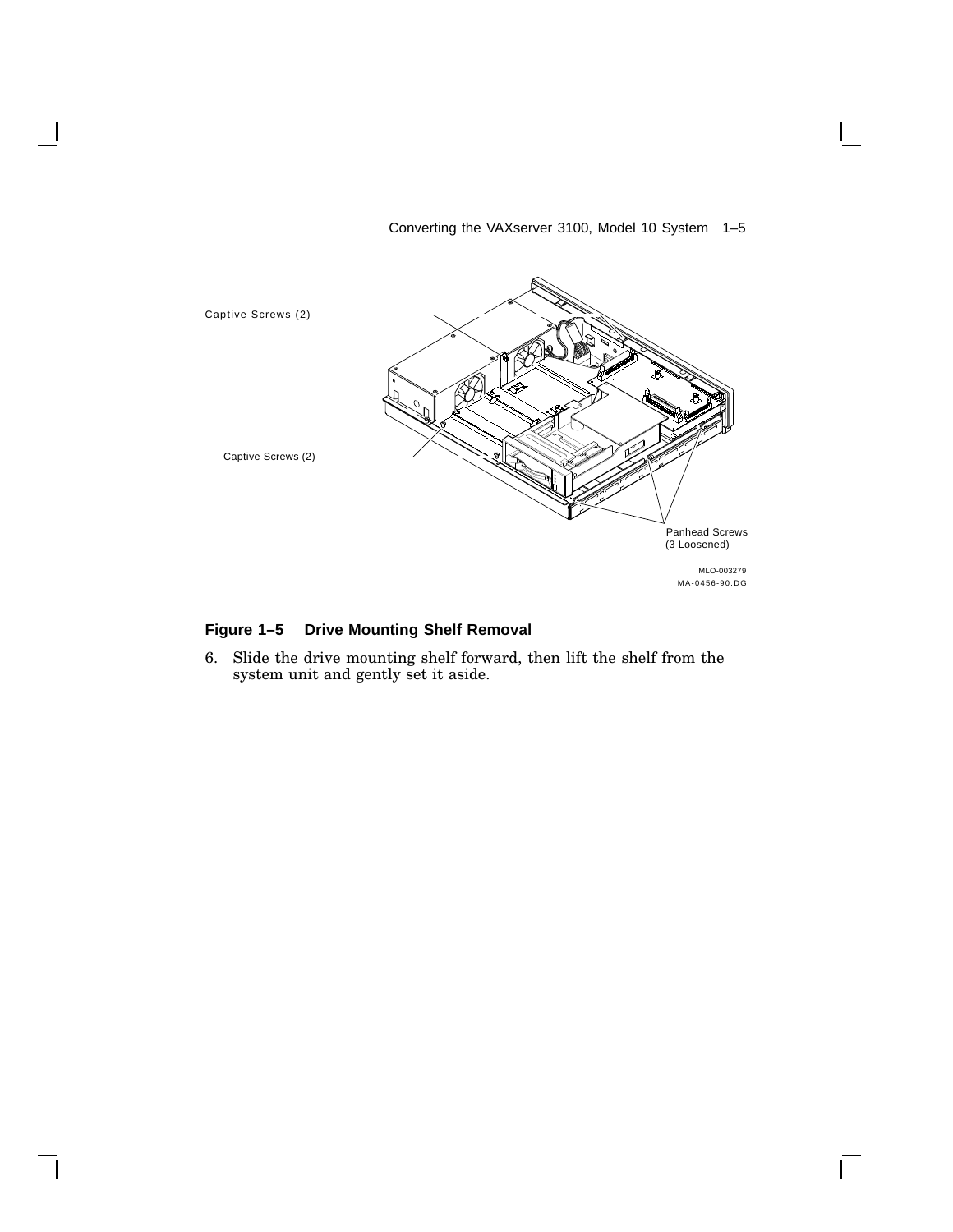1–6 Converting the VAXserver 3100, Model 10 System

## **Remove the DSH32-B Module (if applicable)**

#### **NOTE**

#### **The DSH32-B module is an optional module and may not be installed in all systems.**

Release the DSH32-B module (if applicable) from the four standoffs and carefully separate this module from the system unit module (Figure 1–6).



**Figure 1–6 DSH32-B Module Removal**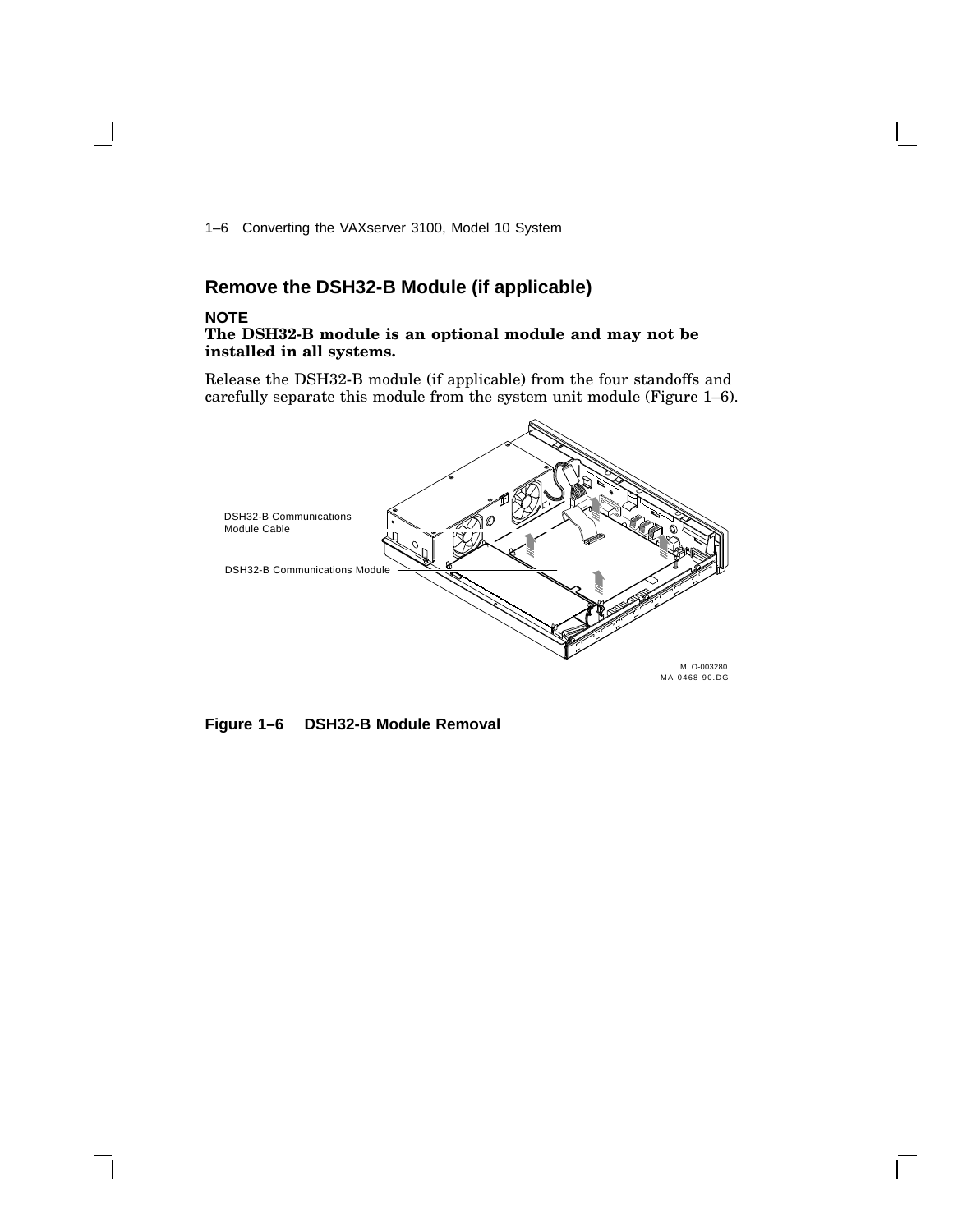Converting the VAXserver 3100, Model 10 System 1–7

## **Remove the Memory Expansion Module (if applicable)**

#### **NOTE**

#### **The memory expansion module is an optional module and may not be installed in all systems.**

Release the memory expansion module (if applicable) from the standoffs and separate this module from the system unit module (Figure 1–7).



#### **Figure 1–7 Memory Expansion Module Removal**

#### **Remove the System Module**

1. Disconnect the power cable and battery cable from the system module (Figure 1–8).

#### **NOTE**

#### **Press the release tab on the power cable connector to disconnect it from the system module.**

2. Remove the eight panhead screws from the system module (Figure 1–8).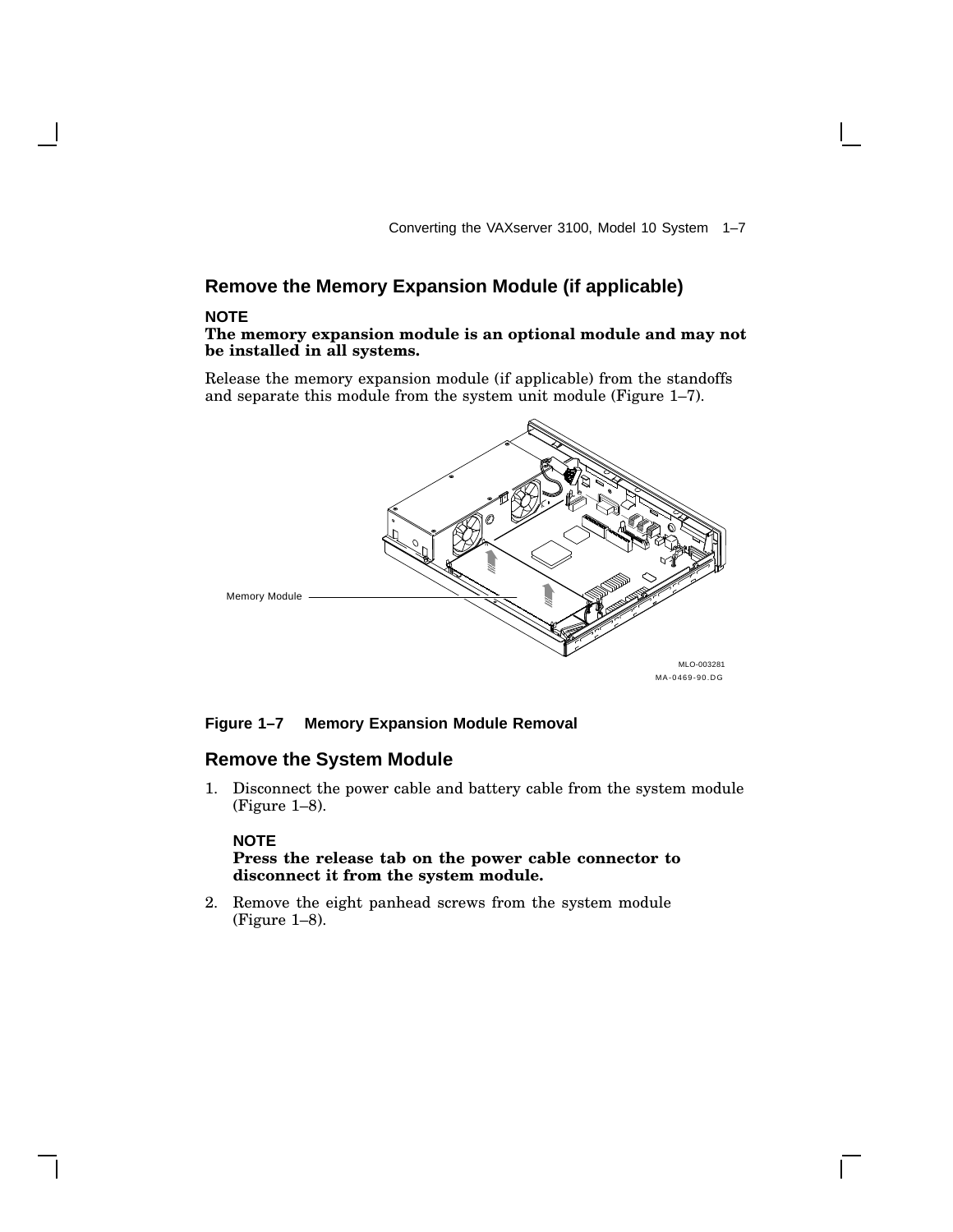#### 1–8 Converting the VAXserver 3100, Model 10 System



#### **Figure 1–8 System Module Removal**

- 3. Remove the system module by carefully popping the two front corners off of the two locating standoffs. Place the system module on the antistatic mat.
- 4. Exchange the Ethernet ID ROM from the system module that you removed with the Ethernet ID ROM on the new system module. Verify the correct position of pin 1 (notched position) on the ROM (Figure 1–9).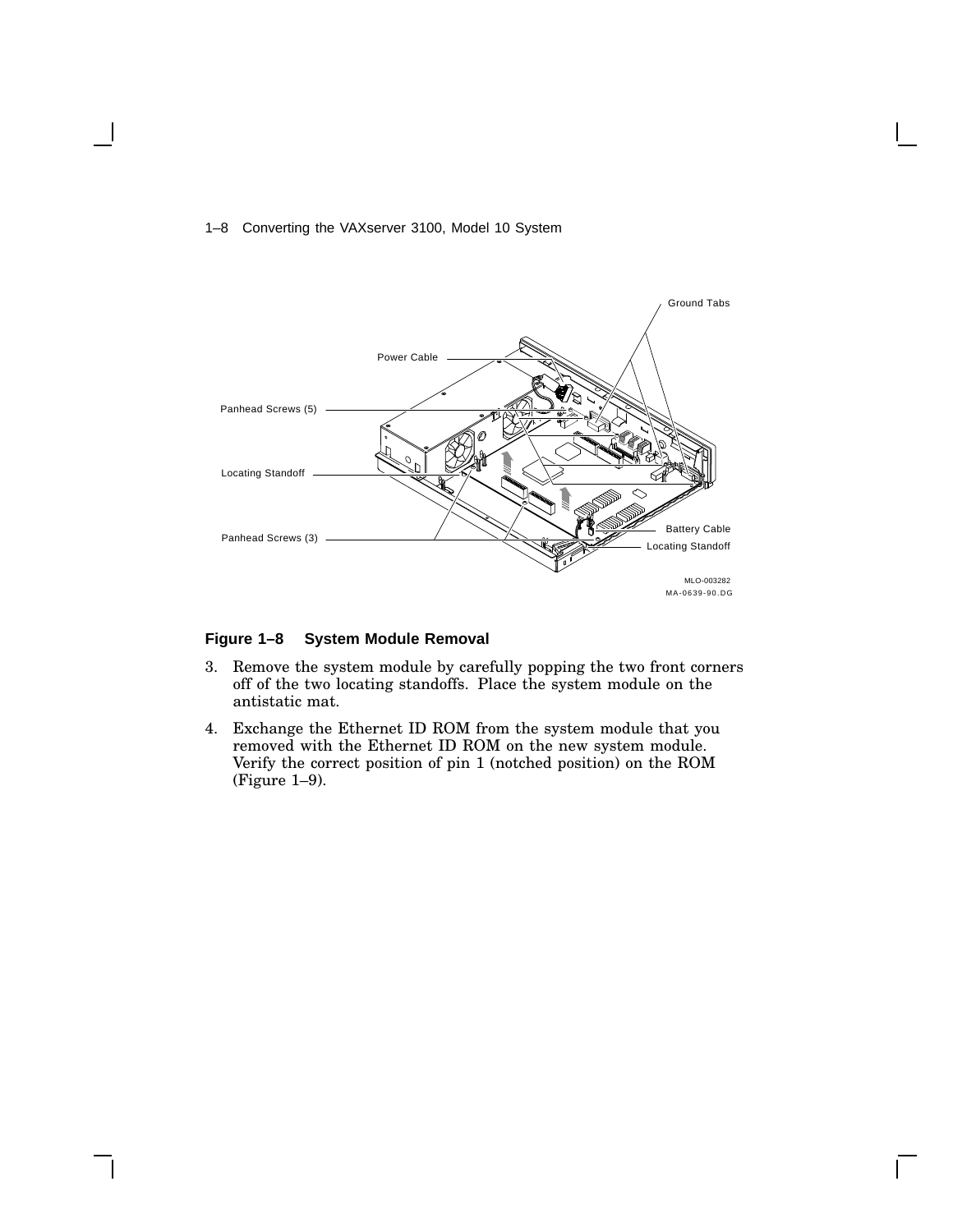Converting the VAXserver 3100, Model 10 System 1–9



#### **Figure 1–9 Ethernet ID ROM Location**

#### **Installing the New System Module**

- 1. Remove the system module cable and install it on the new system module.
- 2. Verify that the jumper configuration of the new system module matches the jumper configuration of the system module just removed.
- 3. Replace the new system module (54-18856-01) by installing the connector end first through the openings in the rear of the system box. Push the module back to load the connector ground tabs and then snap the module onto both locating standoffs. All screw holes will then be aligned.
- 4. Reinstall the eight panhead system module screws.
- 5. Reverse the steps in the previous sections to reassemble the system unit but do not reinstall the system unit cover at this time.

#### **Changing the Medallion**

- 1. Place the top cover assembly upside down on a smooth, clean surface.
- 2. Use a small flathead screwdriver to carefully pop off the medallion.
- 3. Using the new MicroVAX 3100 medallion, peel back the label from the back and adhere the medallion to the model 10 bezel.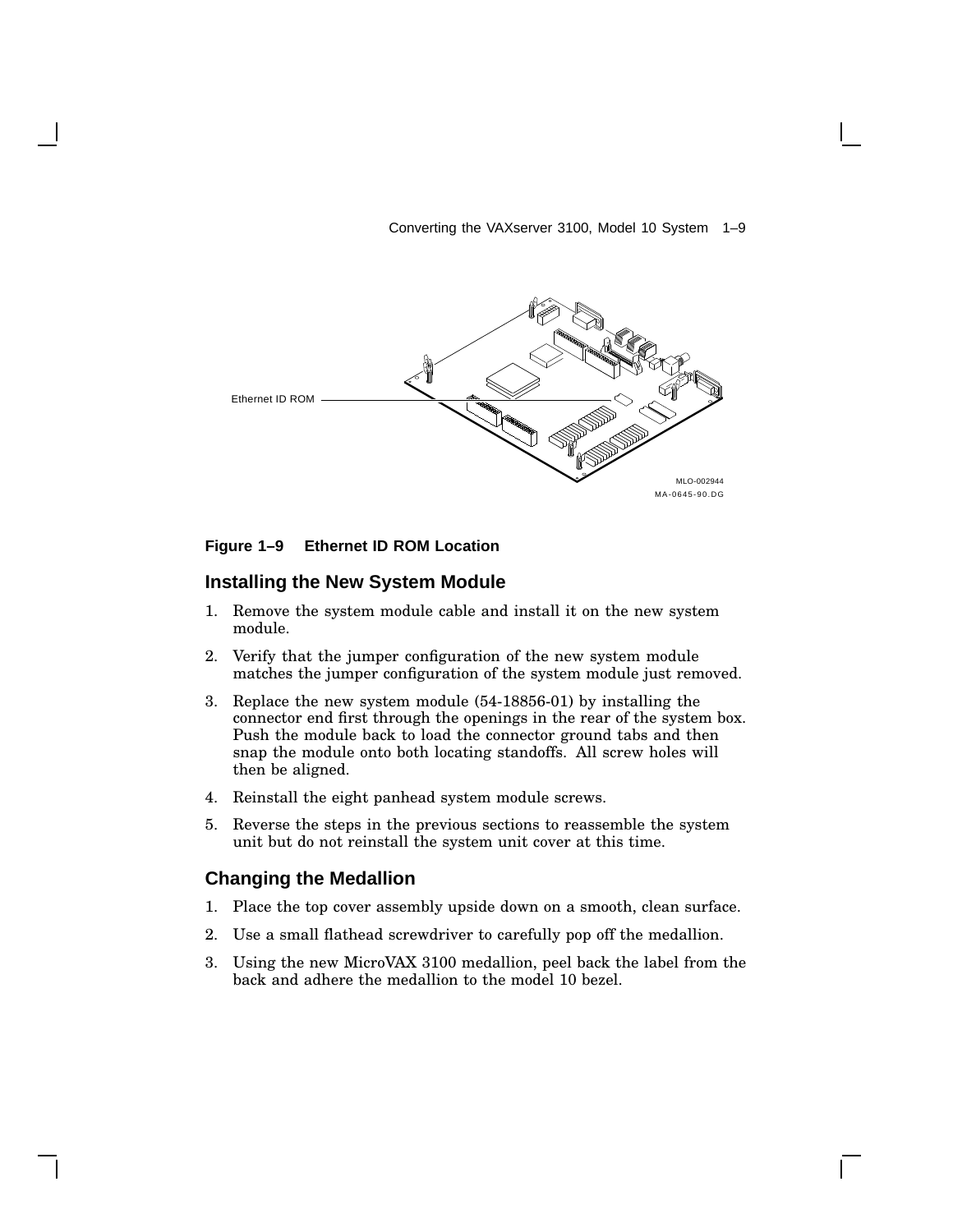1–10 Converting the VAXserver 3100, Model 10 System

#### **Reinstalling the Cover**

Reinstall the top cover assembly onto the system unit.

#### **Installing the PTT Label**

Locate the PTT label (36-31684-02) on the rear bezel of the system unit. Place the PTT label (36-31684-01) over the old label (Figure 1–10).



#### **Figure 1–10 PTT and PCL Label Location**

## **Installing the PCL Label**

Place the product conversion label (PCL) (36-15946-01) on the bottom right-hand corner of the rear bezel below the On/Off power switch (Figure 1–10).

#### **Completing the Conversion**

1. Use the following table to cross reference the server system model number to the appropriate multiuser number and record this multiuser model number on the product conversion label.

| <b>Server</b> | <b>Multiuser</b>  |
|---------------|-------------------|
| DU-31ASB-xx   | 310XR-AE (ULTRIX) |
| $DV-31ASB-xx$ | 310XR-AC (VMS)    |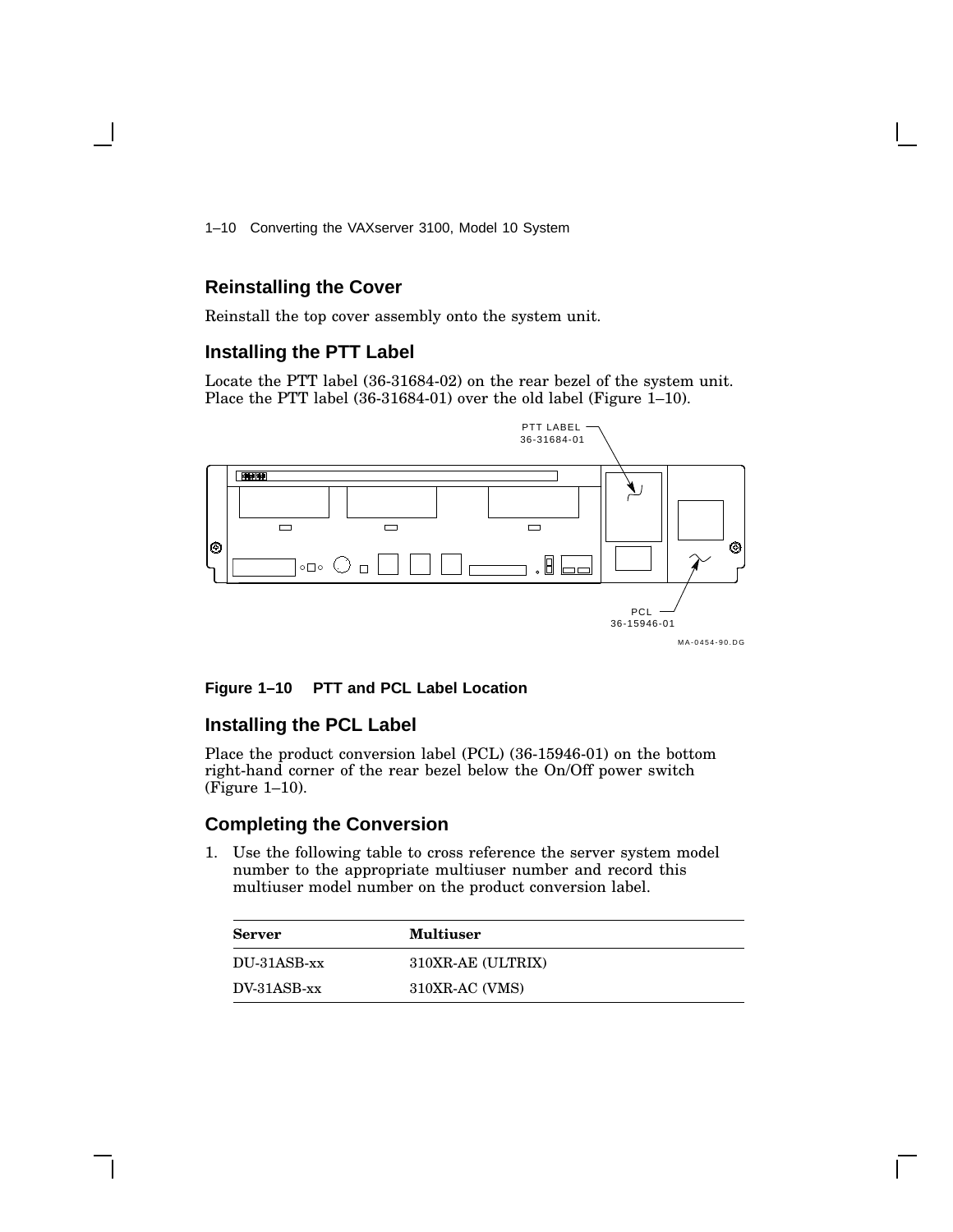Converting the VAXserver 3100, Model 10 System 1–11

 $\overline{\Gamma}$ 

#### **NOTE**

 $\overline{\phantom{a}}$ 

**The 310XR-AC or 310XR-AE part number is to be written on the product conversion label. Use this number along with all installed option numbers to calculate Service pricing.**

2. Fill out the forms in Appendix A and return the module.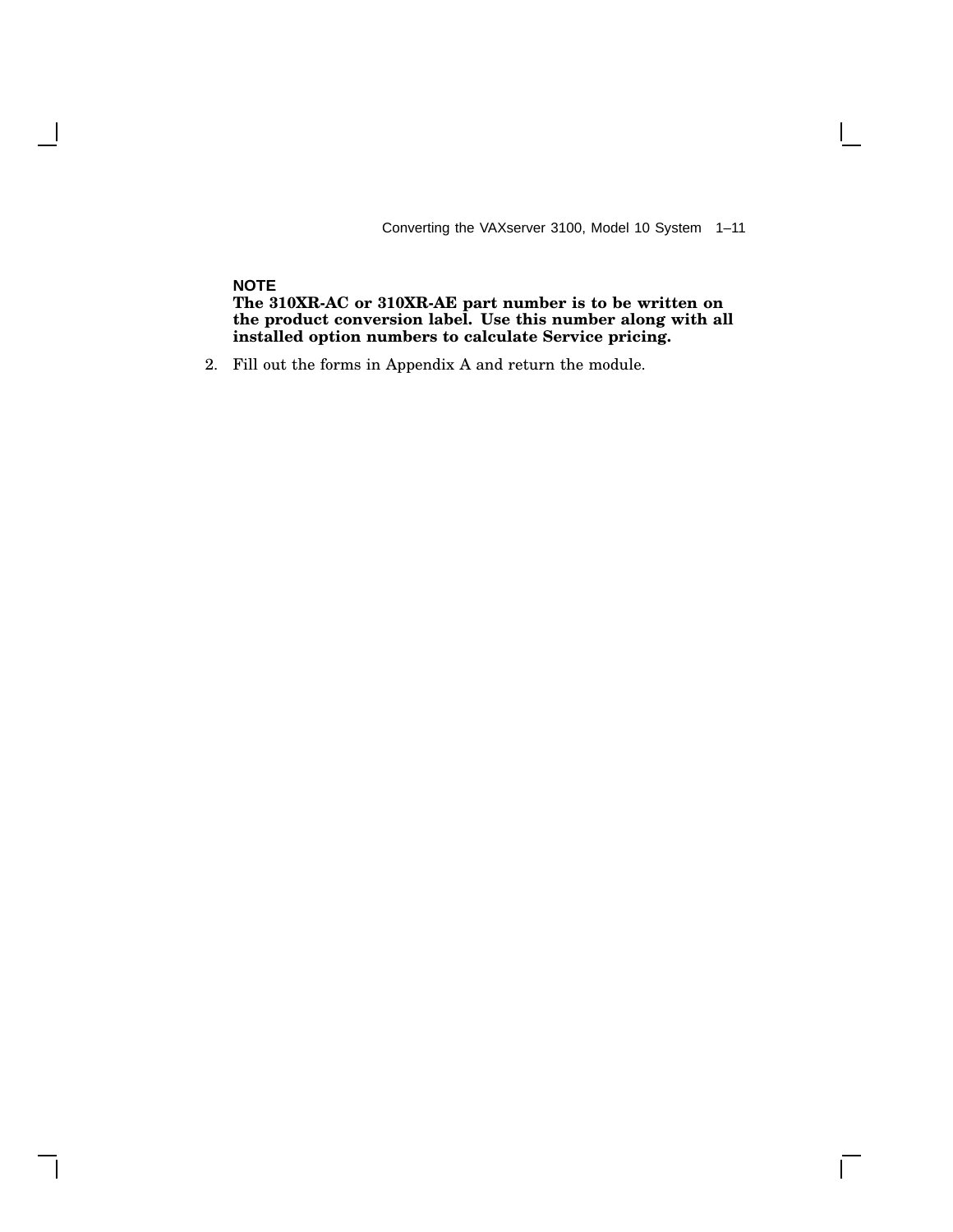# **2 Converting the VAXserver 3100, Model 20 System**

This chapter describes how to convert the VAXserver 3100, model 20 system to a MicroVAX 3100, model 20 timesharing system.

## **2.1 Preparing the System for Conversion**

To prepare the system for conversion:

## **Unpacking the Contents**

When unpacking the contents of the conversion kit, keep the packing material so that you may use it when packaging and returning the old module to Digital for proper credit (if applicable).

## **2.2 Converting the System**

To convert the system, perform the procedures in the following sections:

#### **Shut Down the System**

- 1. Shut down the operating system software and halt the system.
- 2. Turn the power off to the system box and any expansion boxes.

#### **Open the System Box**

#### **CAUTION**

**Make sure you are wearing an antistatic wrist strap connected to a grounded antistatic workstation or an antistatic mat before you handle the system field replaceable units (FRUs).**

1. Disconnect all cables and loopbacks that are connected to the system unit and place any expansion boxes off to the side and away from the system unit.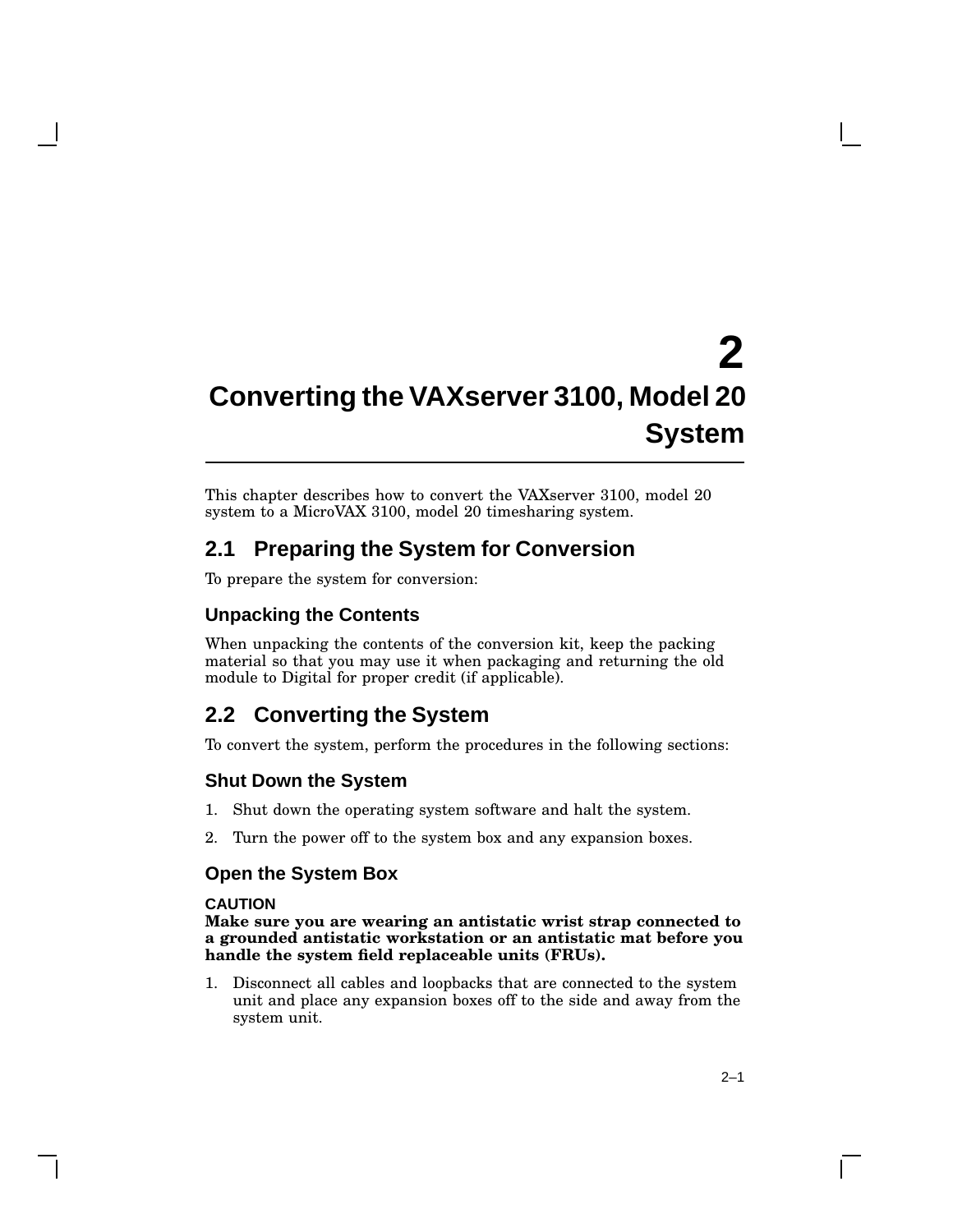- 2–2 Converting the VAXserver 3100, Model 20 System
- 2. Loosen the two screws on the rear bezel of the system box (Figure 2–1).



#### **Figure 2–1 System Cover Removal**

3. Slide the top cover forward and up off the system box.

#### **Remove the Upper Drive Mounting Shelf**

1. Disconnect the SCSI bus cables from the drives on the upper drive mounting shelf.

#### **NOTE**

**Make note of which cables are connected to which drives when disconnecting them. Write down the type of drive and its position on a piece of tape and wrap the tape around the connector before disconnecting it. This will help you when reinstalling the drives.**

2. Disconnect the power harness plugs from connectors J1 and J2 of the H7822 power supply (Figure 2–2).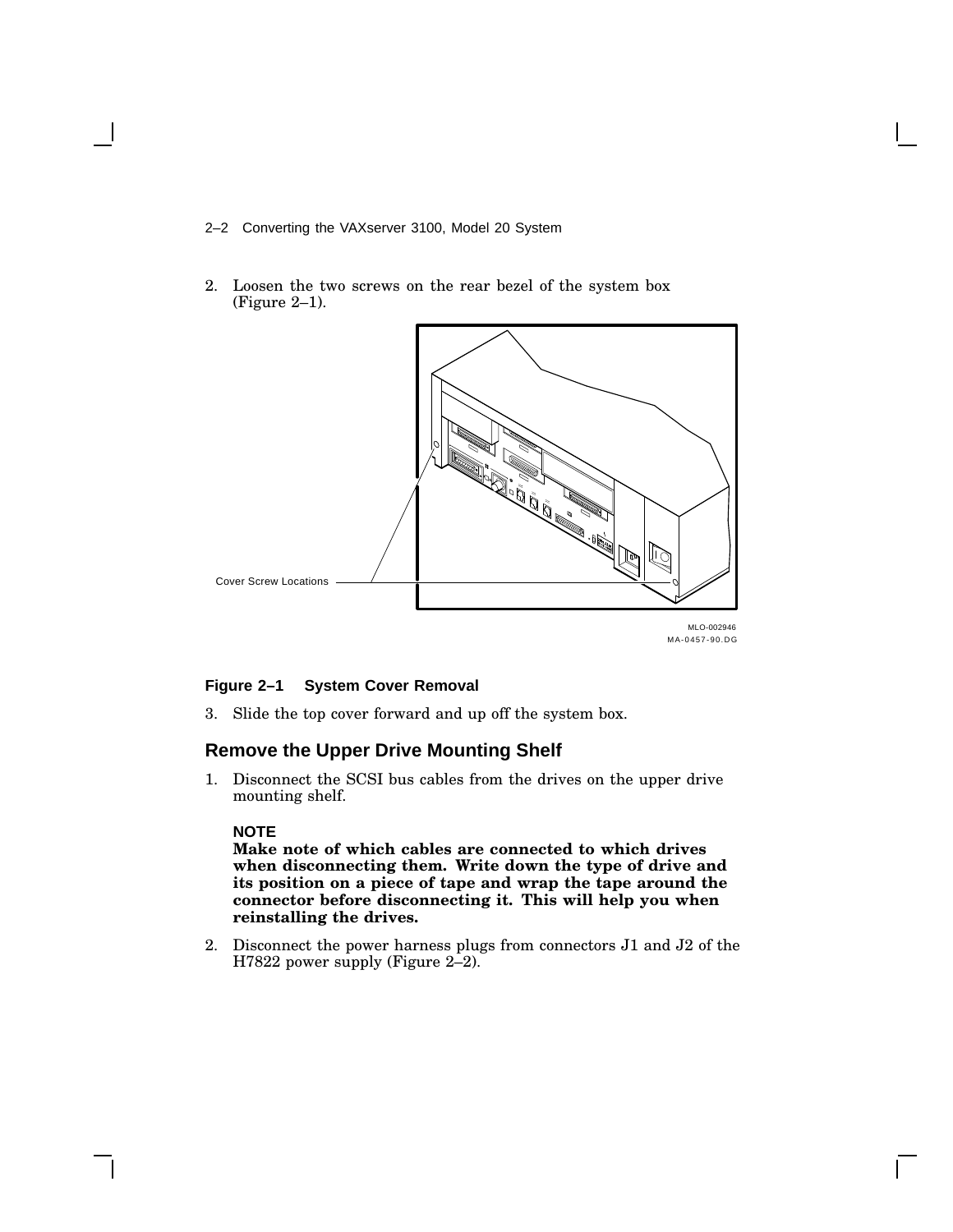

#### Converting the VAXserver 3100, Model 20 System 2–3

 $\mathbf{L}$ 

**Figure 2–2 SCSI Bus Cable and DC Power Harness Plug**

 $\mathbf l$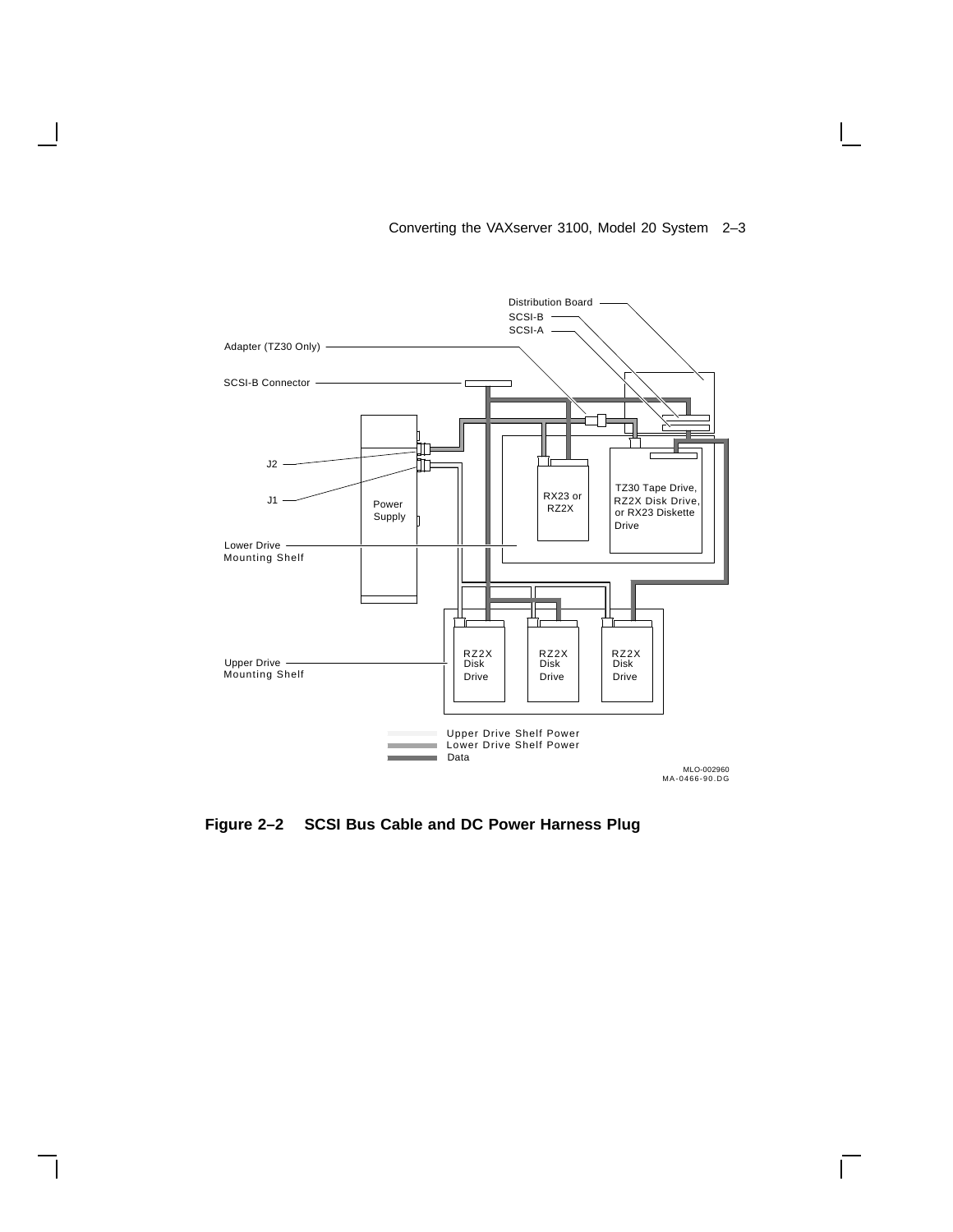- 2–4 Converting the VAXserver 3100, Model 20 System
- 3. Unscrew the four captive screws on the upper drive mounting shelf (Figure 2–3).



#### **Figure 2–3 Upper Drive Mounting Shelf Removal**

4. Lift the upper drive mounting shelf from the system unit and gently set it aside.

## **Remove the Lower Drive Mounting Shelf**

1. Remove the SCSI "B" external port connector from the rear panel by removing the two mounting screws on the rear of the system unit (Figure  $2-4$ ).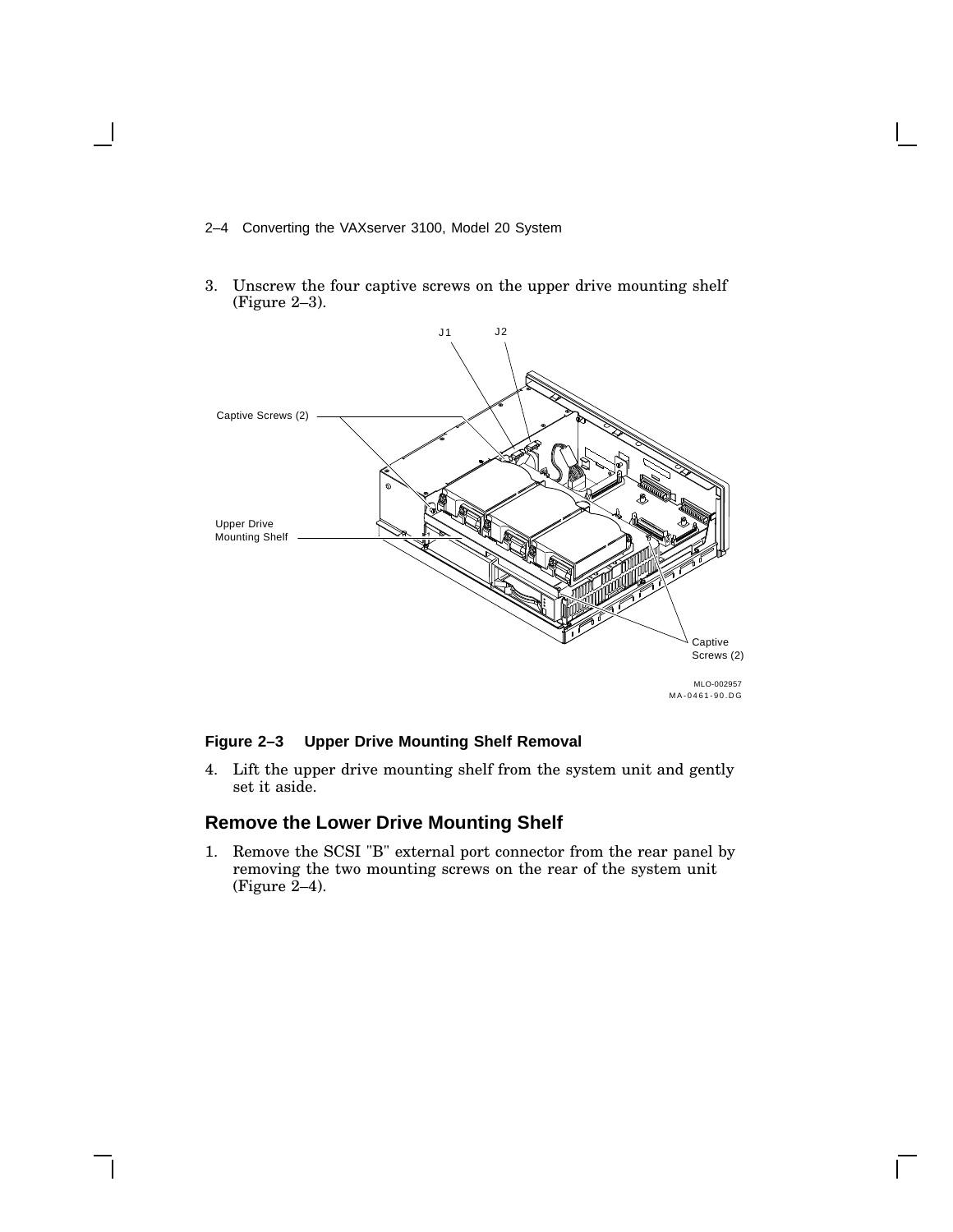#### Converting the VAXserver 3100, Model 20 System 2–5



#### **Figure 2–4 SCSI Port Connector Removal**

- 2. Disconnect the system module cable from the distribution module (Figure 2–5).
- 3. Disconnect the DSH32-B module cable (if applicable) from the distribution module (Figure 2–5).



 $\mathbf{I}$ 

**Figure 2–5 System and DSH32-B Module Cable**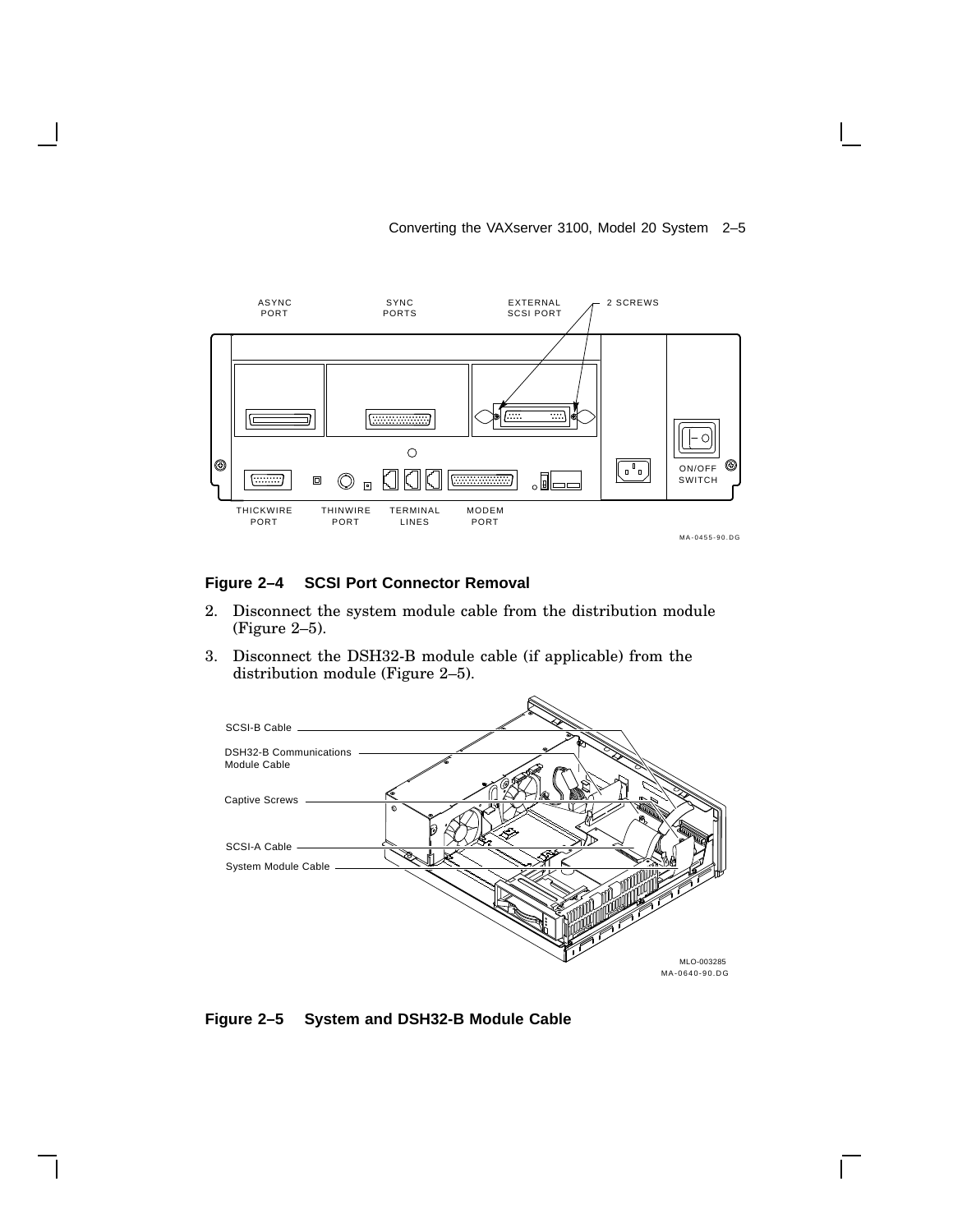- 2–6 Converting the VAXserver 3100, Model 20 System
- 4. On the lower drive mounting shelf, loosen the four captive screws on the top, and the three panhead screws located on the right-hand side of the shelf (Figure 2–6).



#### **Figure 2–6 Lower Drive Mounting Shelf Removal**

5. Slide the lower drive mounting shelf forward, then lift the shelf from the system unit and gently set it aside.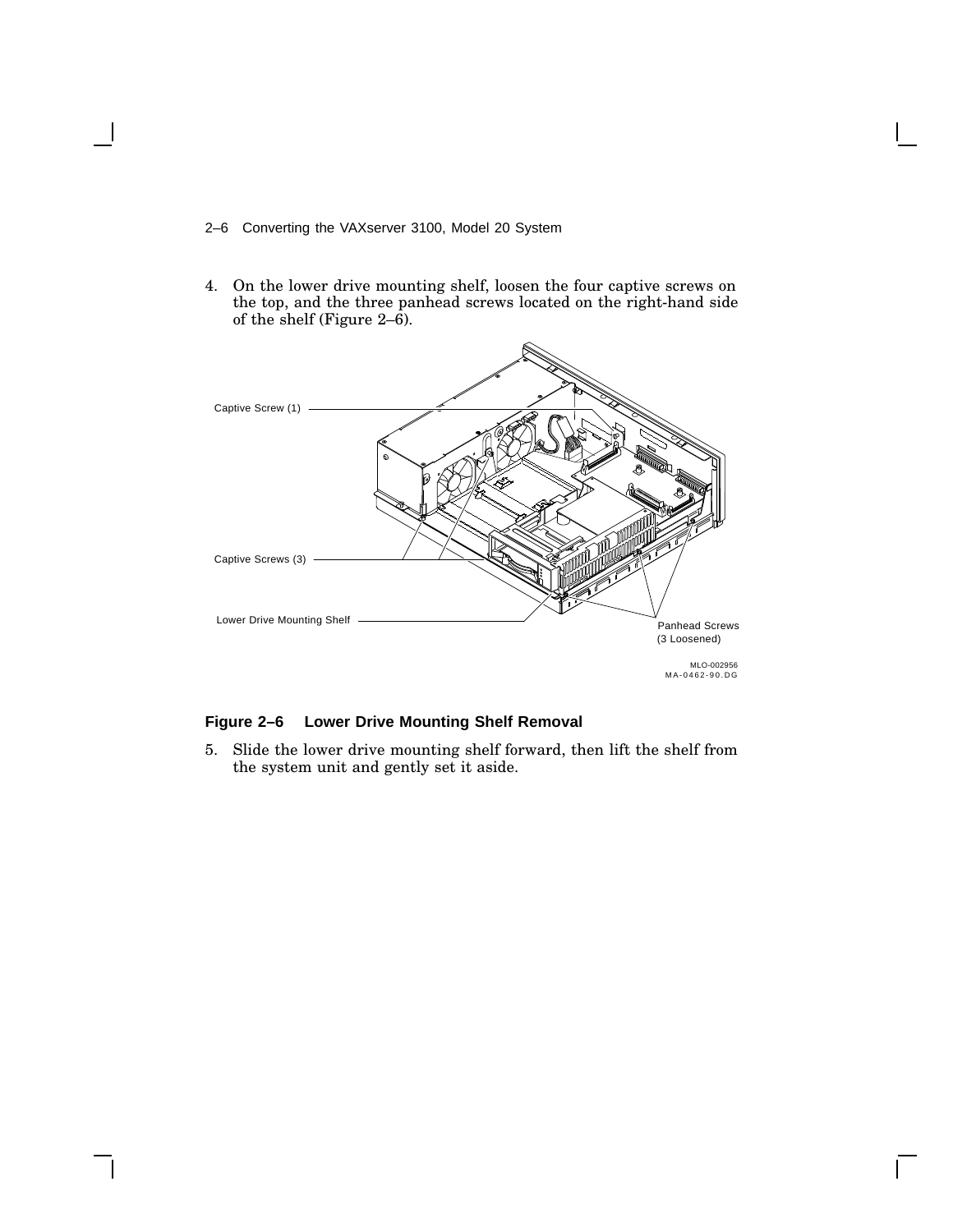Converting the VAXserver 3100, Model 20 System 2–7

## **Remove the DSH32-B Module (if applicable)**

#### **NOTE**

#### **The DSH32-B module is an optional module and may not be installed in all systems.**

Release the DSH32-B module (if applicable) from the standoffs and carefully separate this module from the system unit module (Figure 2–7).



**Figure 2–7 DSH32-B Module Removal**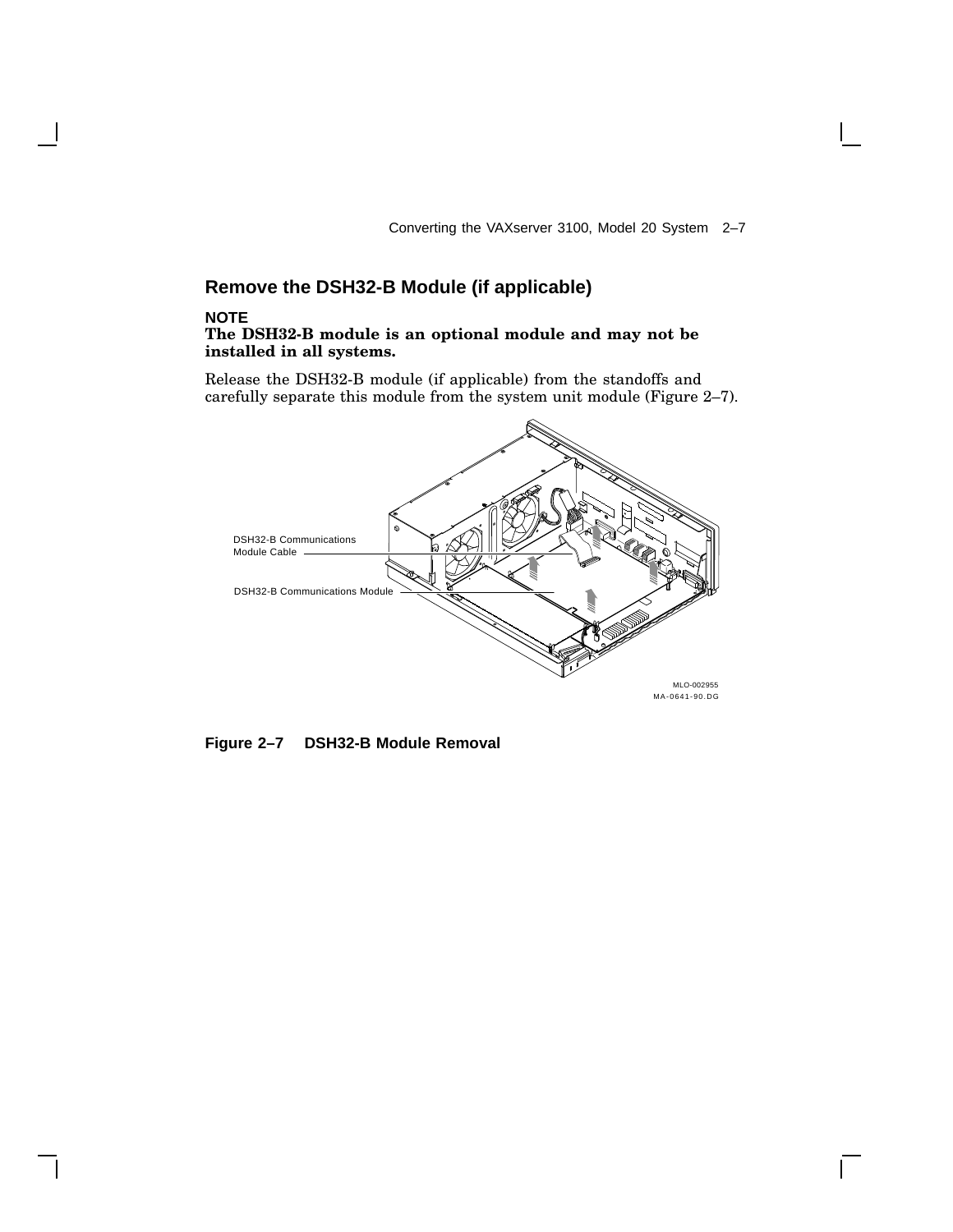2–8 Converting the VAXserver 3100, Model 20 System

## **Remove the Memory Expansion Module (if applicable)**

#### **NOTE**

#### **The memory expansion module is an optional module and may not be installed in all systems.**

Release the memory expansion module (if applicable) from the standoffs and separate this module from the system unit module (Figure 2–8).



**Figure 2–8 Memory Expansion Module Removal**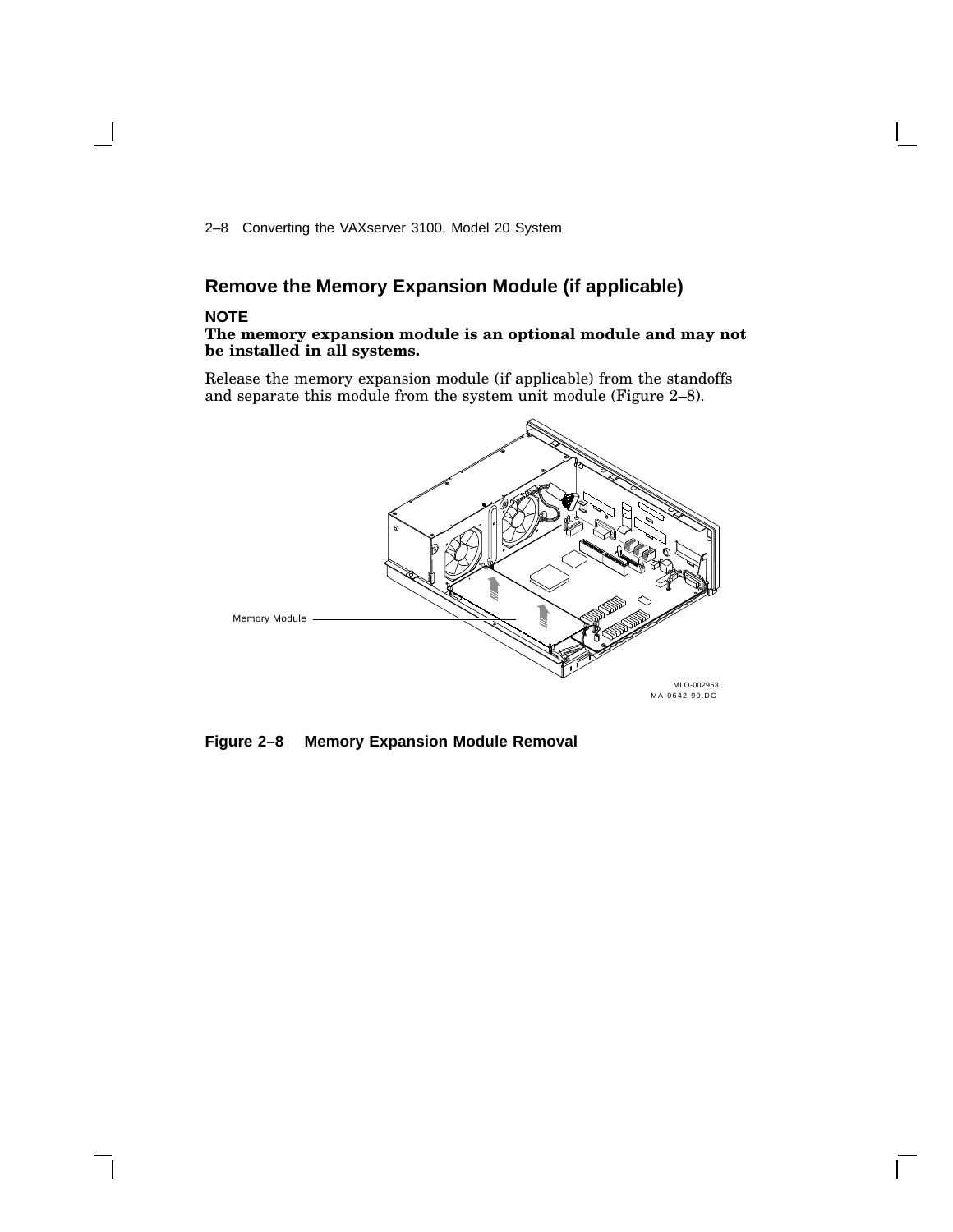Converting the VAXserver 3100, Model 20 System 2–9

#### **Remove the System Module**

1. Disconnect the power cable and battery cable from the system module (Figure 2–9).

#### **NOTE**

#### **Press the release tab on the power cable connector to disconnect it from the system module.**

2. Remove the eight panhead screws from the system module (Figure 2–9).



#### **Figure 2–9 System Module Removal**

3. Remove the system module by carefully popping off the two front corners of the two locating standoffs. Place the system module on the antistatic mat.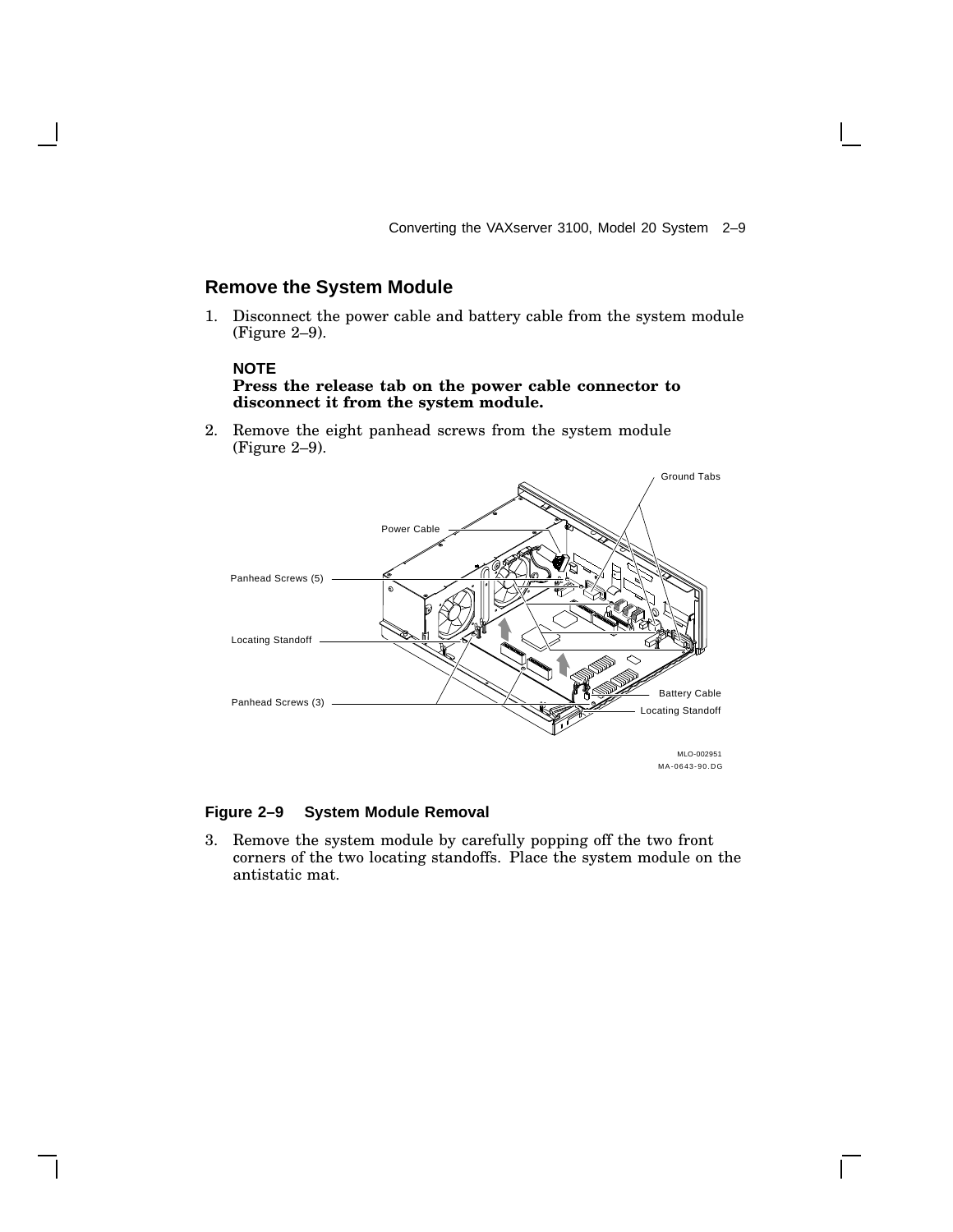#### 2–10 Converting the VAXserver 3100, Model 20 System

4. Exchange the Ethernet I.D. ROM from the system module you removed with the Ethernet I.D. ROM on the new system module. Verify the correct position of pin 1 (notched) on the ROM (Figure 2–10).



#### **Figure 2–10 Location of Ethernet ID ROM**

#### **Installing the New System Module**

- 1. Remove the system module cable and install it on the new system module.
- 2. Verify that the jumper configuration of the new system module matches the jumper configuration of the system module just removed.
- 3. Replace the new system module (54-18856-01) by installing the connector end first through the openings in the rear of the system box. Push the module back to load the connector ground tabs and then snap the module onto both locating standoffs. All screw holes will then be aligned.
- 4. Reinstall the eight panhead system module screws.
- 5. Reverse the steps in the previous sections to reassemble the system unit but do not reinstall the system box cover at this time.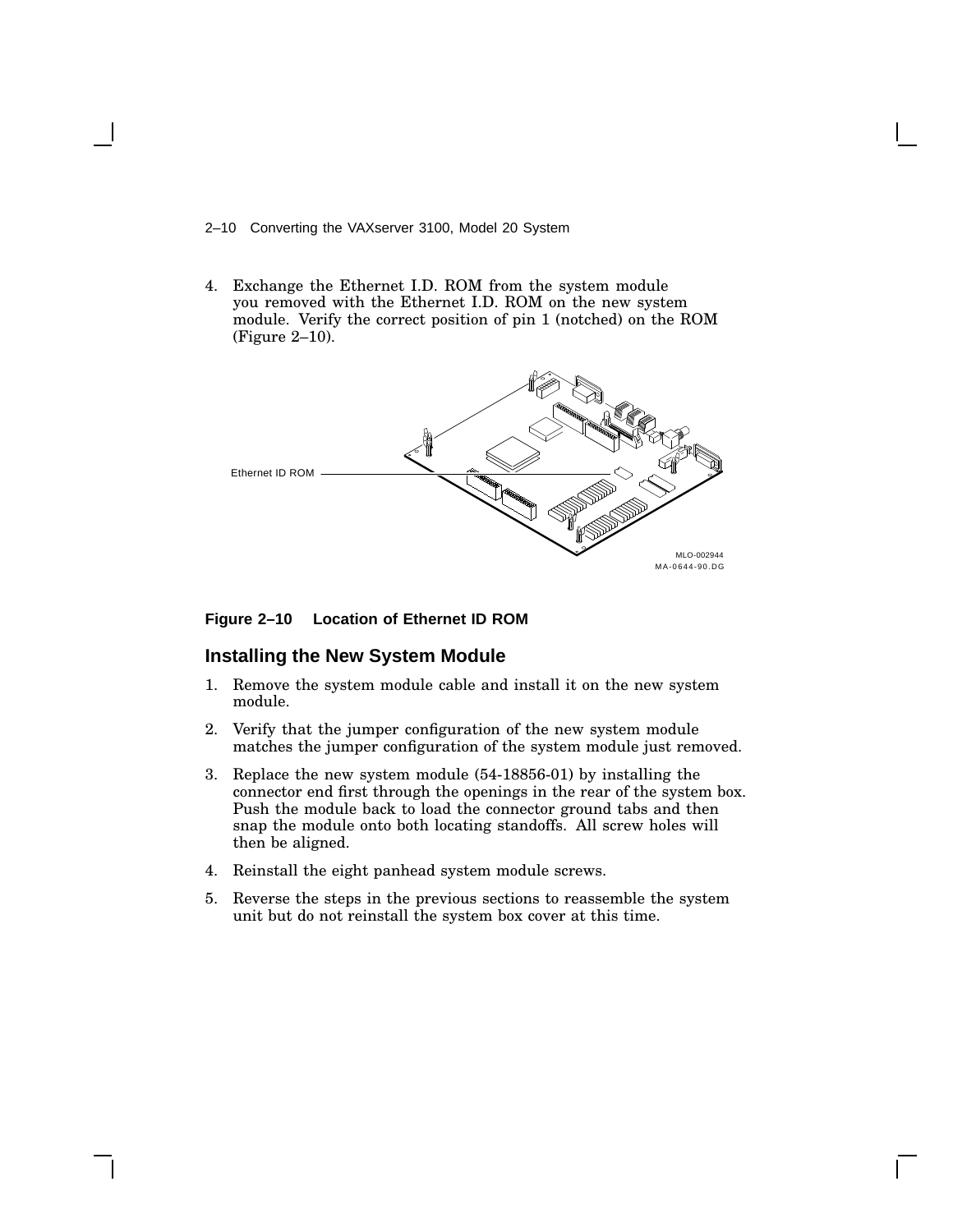Converting the VAXserver 3100, Model 20 System 2–11

#### **Changing the Medallion**

- 1. Place the top cover assembly upside down on a smooth, clean surface.
- 2. Use a small flathead screwdriver to carefully pop off the medallion.
- 3. Using the new MicroVAX 3100 medallion, peel back the label from the back and adhere the medallion to the model 20 bezel.

#### **Reinstalling the Cover**

Reinstall the top cover assembly onto the system unit.

#### **Installing the PTT Label**

Locate the PTT label (36-31381-02) on the rear bezel of the system unit. Place the PTT label (36-31381-01) over the old label (Figure 2–11).



**Figure 2–11 PTT and PCL Label Location**

#### **Installing the PCL Label**

Place the product conversion label (PCL) (36-15946-01) on the bottom right-hand corner of the rear bezel below the On/Off power switch (Figure 2–11).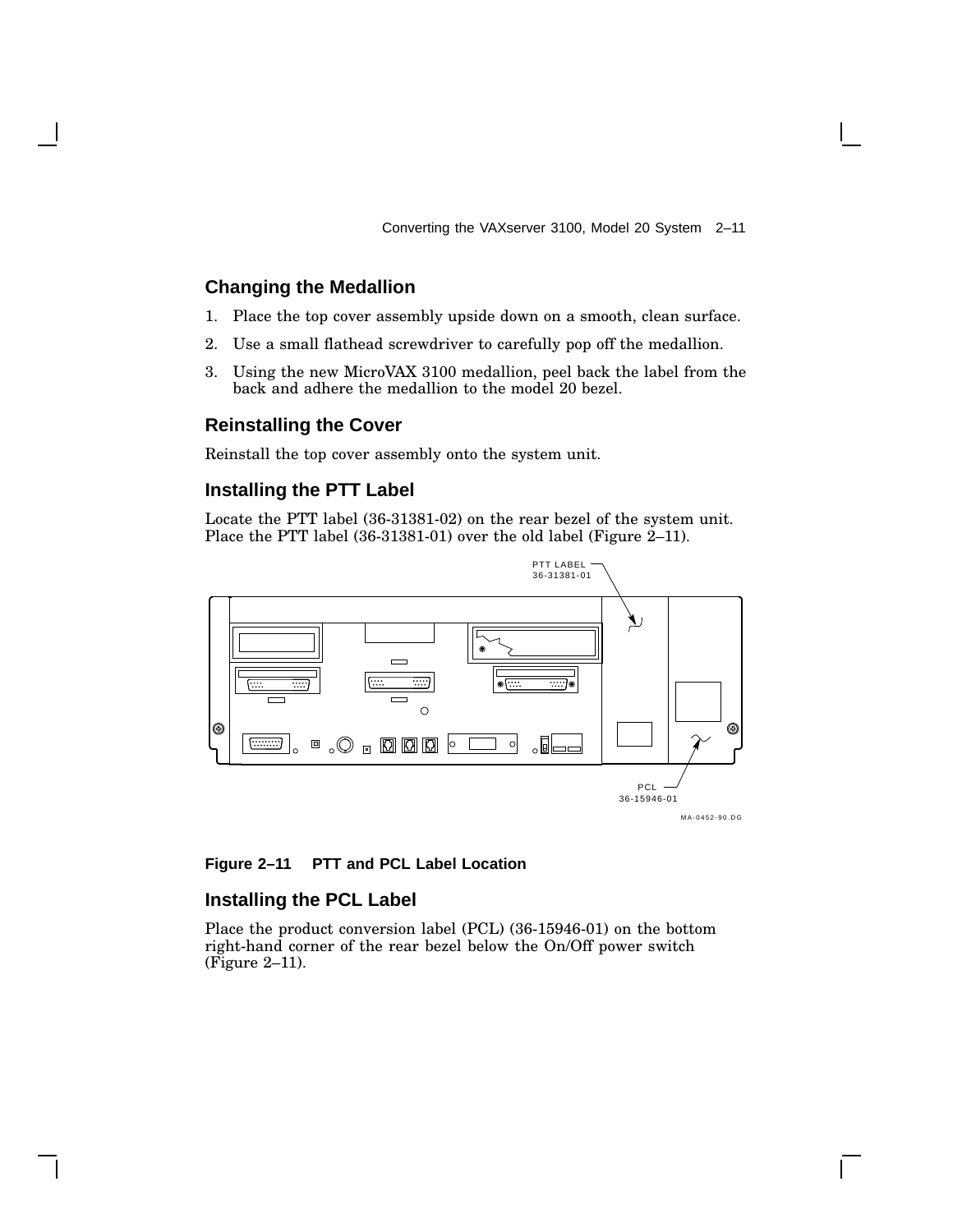2–12 Converting the VAXserver 3100, Model 20 System

## **Completing the Conversion**

1. Use the following table to cross reference the server system model number to the appropriate multiuser number and record this multiuser model number on the product conversion label.

| <b>Server</b>  | Multiuser         |
|----------------|-------------------|
| DU-31BSB-xx    | 310XR-AE (ULTRIX) |
| $DV-31BSB-xx$  | 310XR-AC (VMS)    |
| $DJ-31BP1-xx$  | 310XR-AC (VMS)    |
| $DJ-31BP2-xx$  | 310XR-AC (VMS)    |
| $DJ-31BR1-xx$  | 310XR-AC (VMS)    |
| $DJ-31BR2$ -xx | 310XR-AC (VMS)    |
| $DJ-31BR3-xx$  | 310XR-AC (VMS)    |
| $DJ-31BR4$ -xx | 310XR-AC (VMS)    |

#### **NOTE**

**The 310XR-AC or 310XR-AE part number is to be written on the product conversion label. Use this number along with all installed option numbers to calculate Service pricing.**

2. Fill out the forms in Appendix A and return the module.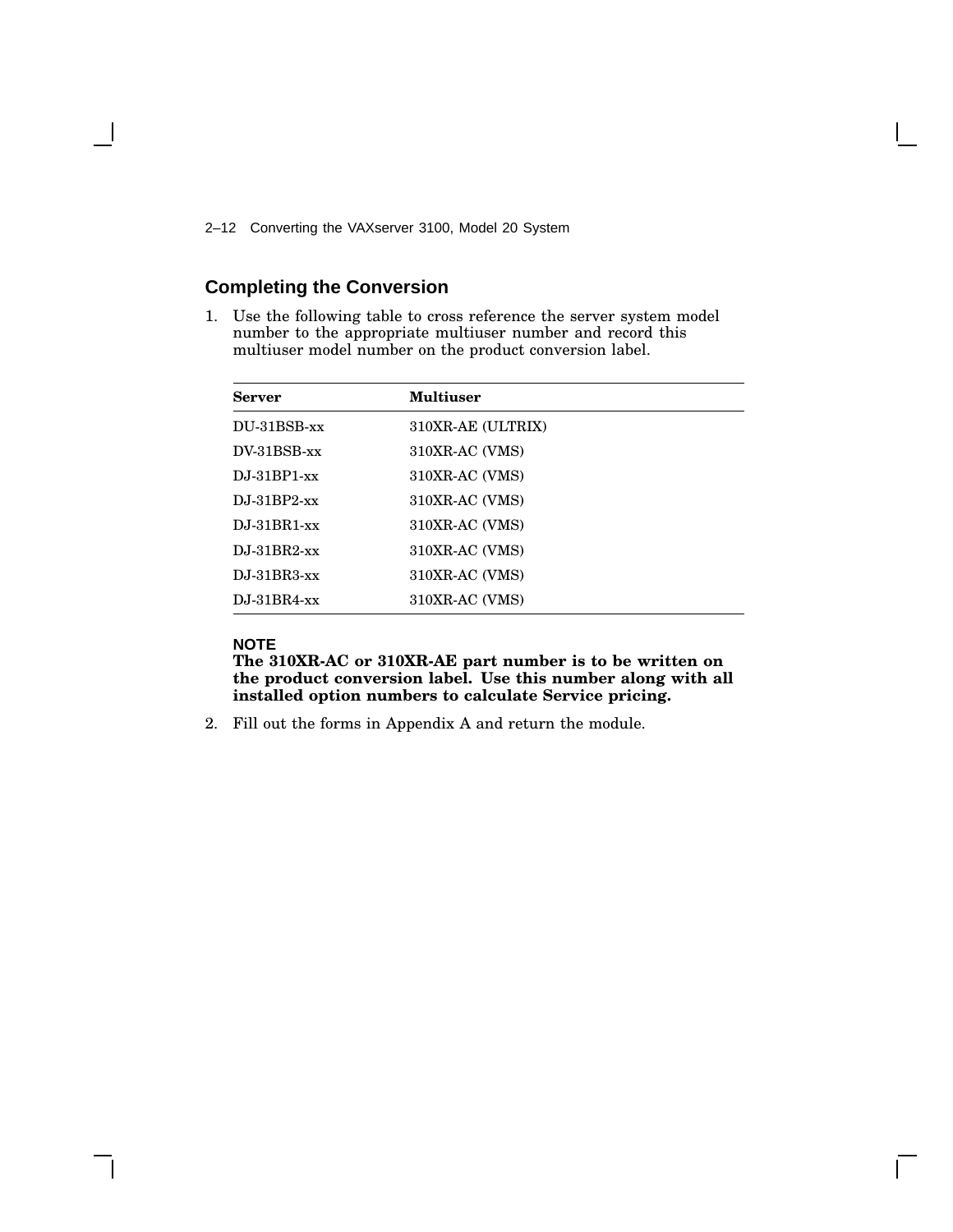#### **NOTE This procedure is for Digital Customer Services Personnel Only.**

Use the following instructions to repackage and return the old CPU module to Digital. The instructions apply only to U.S. area installations.

For installations outside the U.S. area, contact the local Digital office for return destination instructions. Do not use the mailing labels included in this kit.

## **A.1 Return Procedure**

The conversion agreement with Digital is not complete until you take the following steps.

- 1. Use the packaging material set aside from the conversion kit to pack the old module in the carton that contained the new module.
- 2. Complete the Customer Services Worksheet in Section A.2. It documents the work you performed.

Return that worksheet to your contract administrator at the branch office.

3. Contact your local Digital Customer Administrative Services (CAS) office to obtain information for the Installation Receipt and the Return Material Checklist in Section A.2. Section A.3 lists the CAS district offices and their phone numbers.

Ask the CAS representative for a return authorization (RA) number. CAS will contact the customer to arrange for carrier pickup and return of the modules to Digital.

4. Complete both copies of the Installation Receipt.

The first copy is the customer's receipt. It shows that the installation was completed and that Customer Services contacted CAS.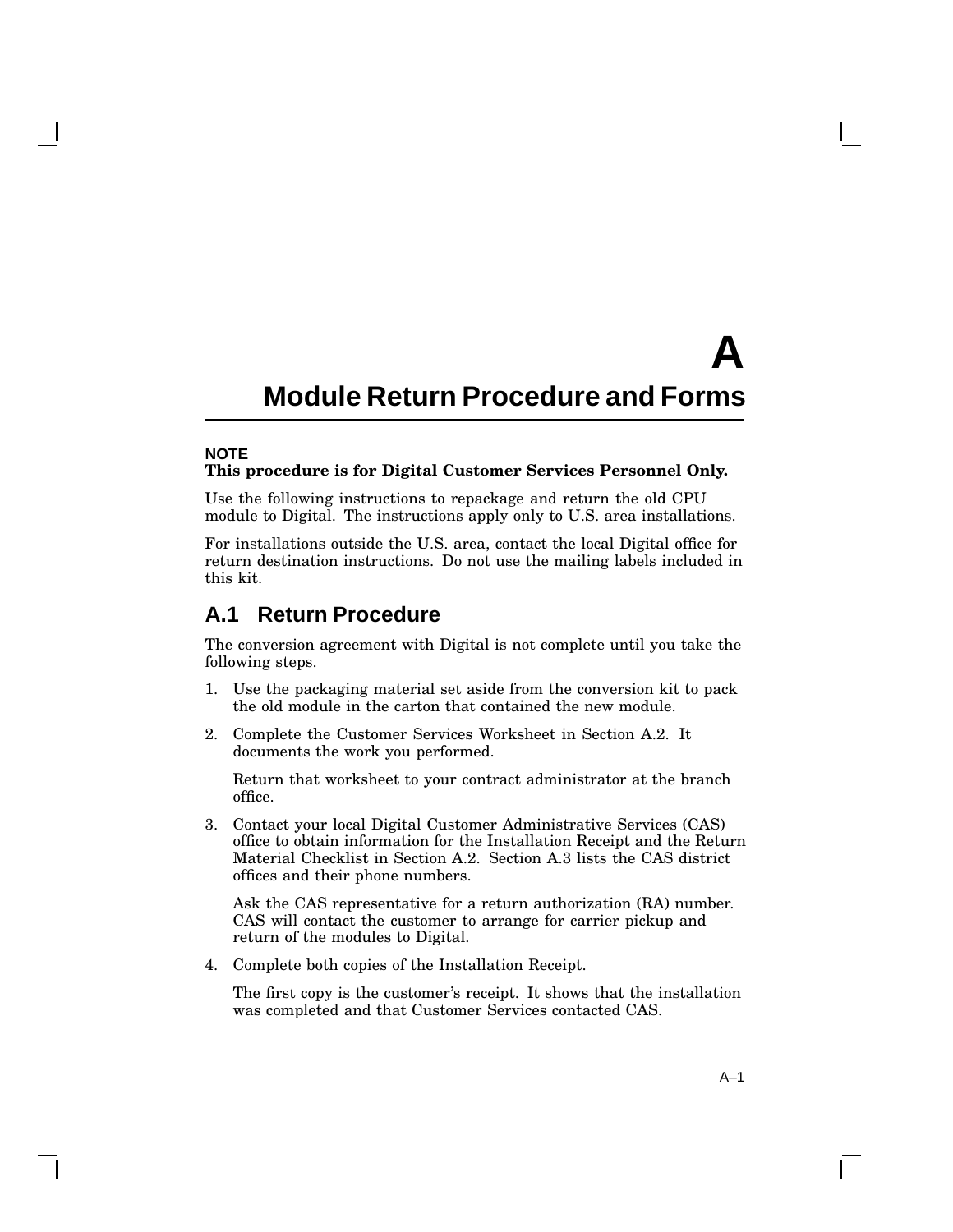Return the second copy to Customer Services along with the old modules to ensure that the customer receives credit for the old modules.

5. Complete the Return Material Checklist.

Return the checklist with the old modules.

6. Place the self-adhesive mailing label contained in this kit on the module box you are returning.

Write the return authorization (RA) number in the space provided on each label.

7. Seal the box for shipment.

Contact your local account representative if you have further questions on this return procedure.

## **A.2 Digital Forms**

This section contains the:

- Customer Services Worksheet
- Installation Receipt, Customer Services Copy
- Installation Receipt, Customer Copy
- Return Material Checklist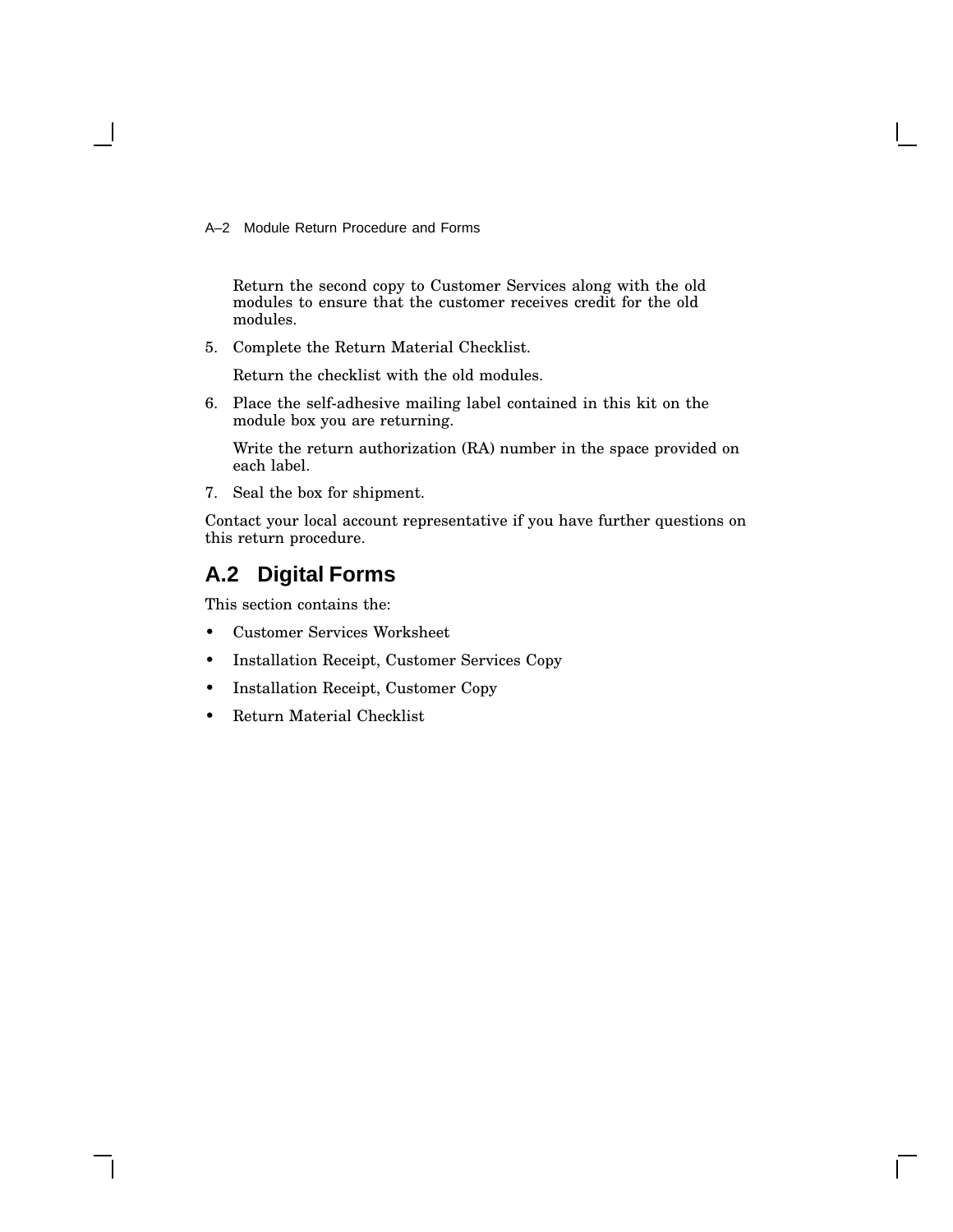Г

## **Customer Services Worksheet**

## **VAXserver/MicroVAX 3100 Conversion**

This form acts as a verification of the work performed on the system and as a check on the procedures used. Please fill out this form and return it to your Contract Administrator for updating the customer's contract.

| Old System Name: VAXserver _____________ MicroVAX _______________________________ |  |
|-----------------------------------------------------------------------------------|--|
|                                                                                   |  |
|                                                                                   |  |
|                                                                                   |  |
|                                                                                   |  |
| New System Name: VAXserver ____________ MicroVAX ____________                     |  |
|                                                                                   |  |
|                                                                                   |  |
|                                                                                   |  |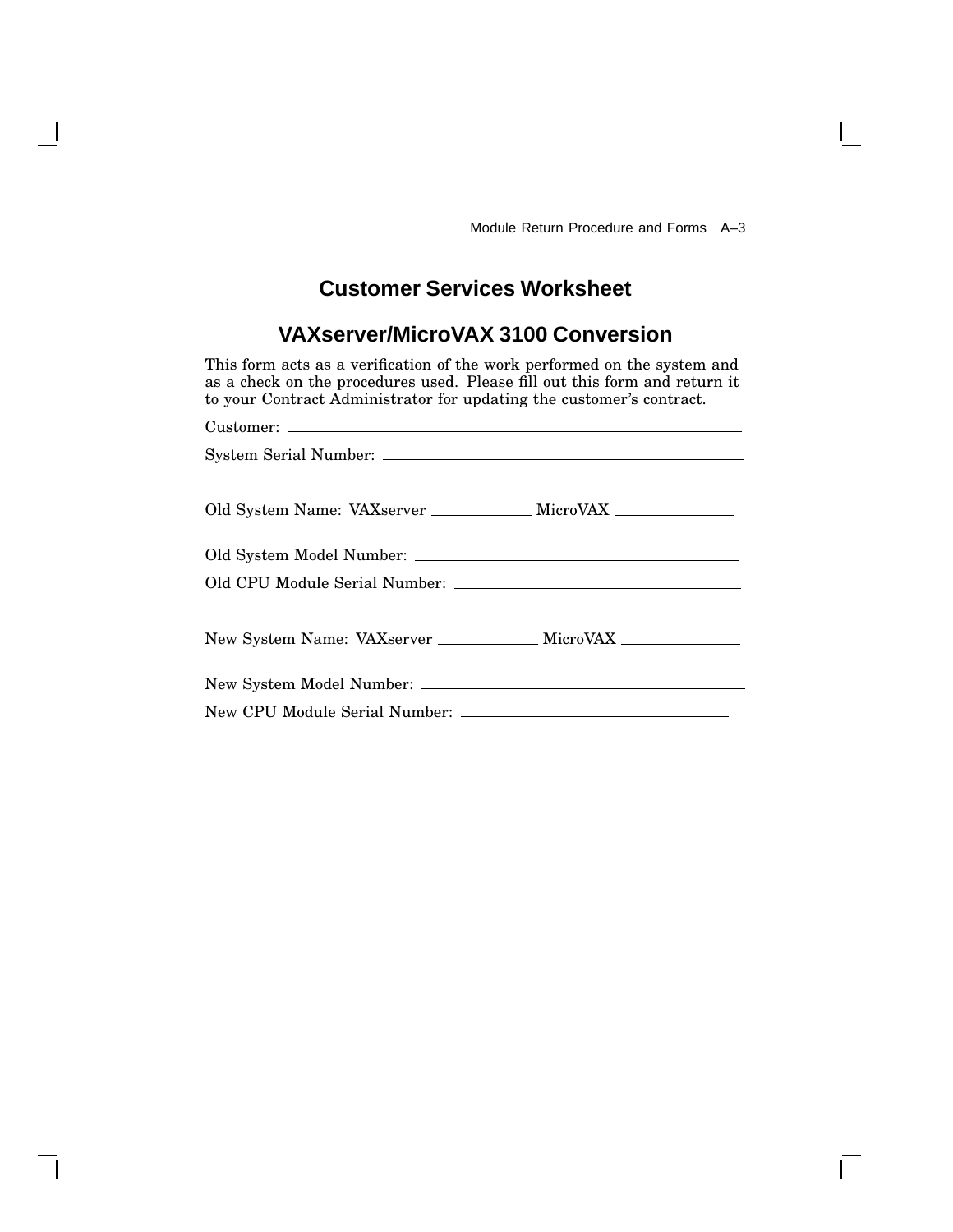## **Installation Receipt—Customer Copy**

## **VAXserver/MicroVAX 3100 Conversion**

This form acts as a customer receipt and as verification for Customer Services that conversion kit 310XR-AC or 310XR-AE was installed.

| Customer<br>Services: | Complete both copies of this form. Then give a copy to the<br>customer and a copy to the local CAS office for filing with<br>customer documents. |
|-----------------------|--------------------------------------------------------------------------------------------------------------------------------------------------|
|                       |                                                                                                                                                  |

Customer: Digital will contact you within the next several days to arrange for package pickup and return. Keep this copy as your record of installation by Digital.

#### **NOTE**

**Contact the local CAS office to obtain the Return Authorization (RA) number. See Section A.3 for the closest CAS office. You should have the Digital order number available when phoning the CAS office. Be sure to note with whom you spoke.**

| Converted from: VAXserver _________________ MicroVAX ___________________________ |  |
|----------------------------------------------------------------------------------|--|
|                                                                                  |  |
| Converted to: VAXserver _____________________ MicroVAX _________________________ |  |
|                                                                                  |  |
|                                                                                  |  |
| Module Packed for Return: (54-18856-02 (KA41-B))                                 |  |
|                                                                                  |  |
| Signatures:                                                                      |  |
|                                                                                  |  |
|                                                                                  |  |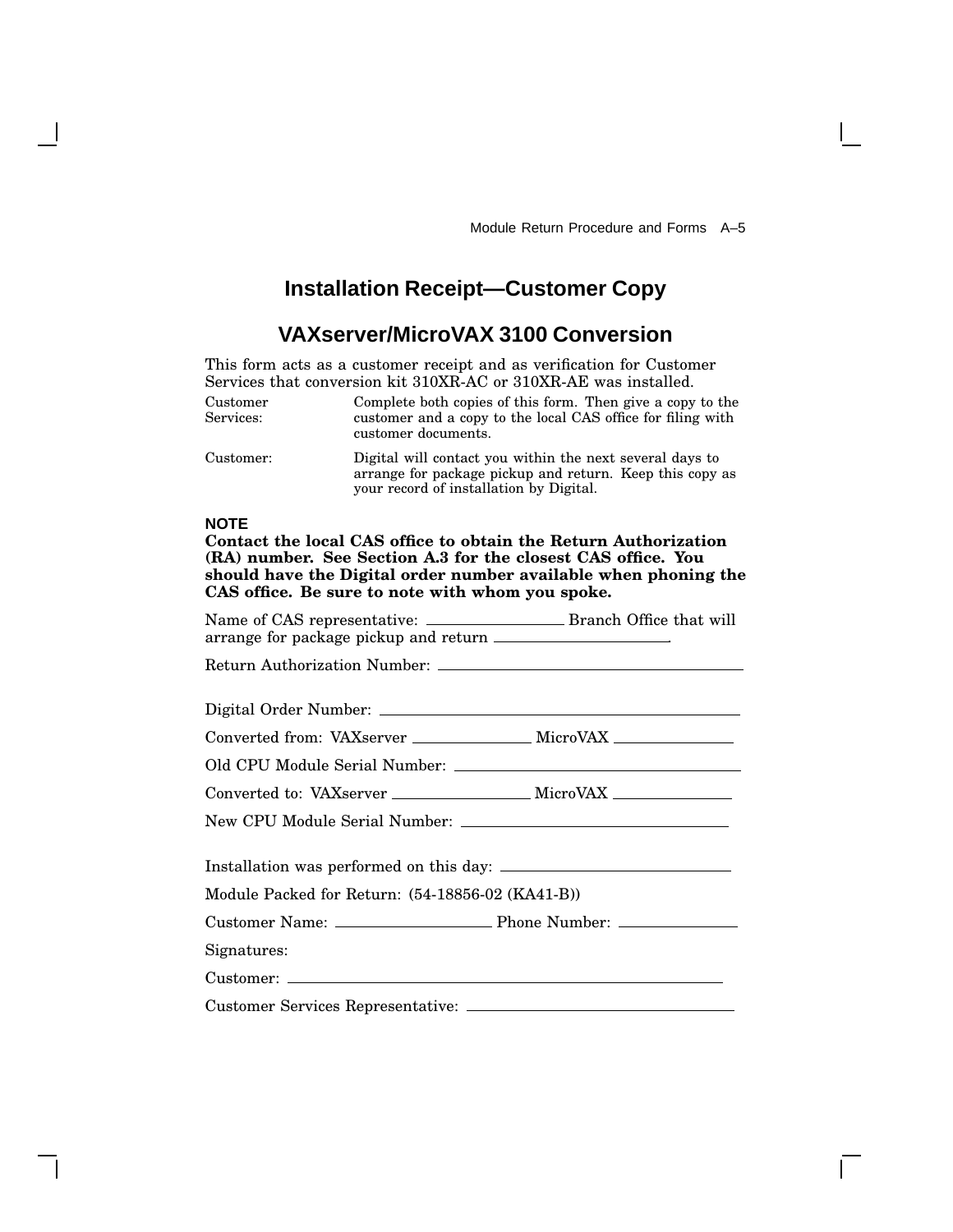## **Installation Receipt—Customer Services Copy**

## **VAXserver/MicroVAX 3100 Conversion**

This form acts as a customer receipt and as a verification for Customer Services that conversion kit 310XR-AC or 310XR-AE was installed.

| Customer<br>Services: | Complete both copies of this form. Then give a copy to the<br>customer and a copy to the local CAS office for filing with<br>customer documents. |
|-----------------------|--------------------------------------------------------------------------------------------------------------------------------------------------|
|                       |                                                                                                                                                  |

Customer: Digital will contact you within the next several days to arrange for package pickup and return. Keep this copy as your record of installation by Digital.

#### **NOTE**

**Contact the local CAS office to obtain the Return Authorization (RA) number. See Section A.3 for the closest CAS office. You should have the Digital order number available when phoning the CAS office. Be sure to note with whom you spoke.**

| Converted from: VAXserver ________________ MicroVAX _______________              |  |
|----------------------------------------------------------------------------------|--|
|                                                                                  |  |
| Converted to: VAXserver _______________________ MicroVAX _______________________ |  |
|                                                                                  |  |
|                                                                                  |  |
| Module Packed for Return: (54-18856-02 (KA41-B))                                 |  |
|                                                                                  |  |
| Signatures:                                                                      |  |
|                                                                                  |  |
|                                                                                  |  |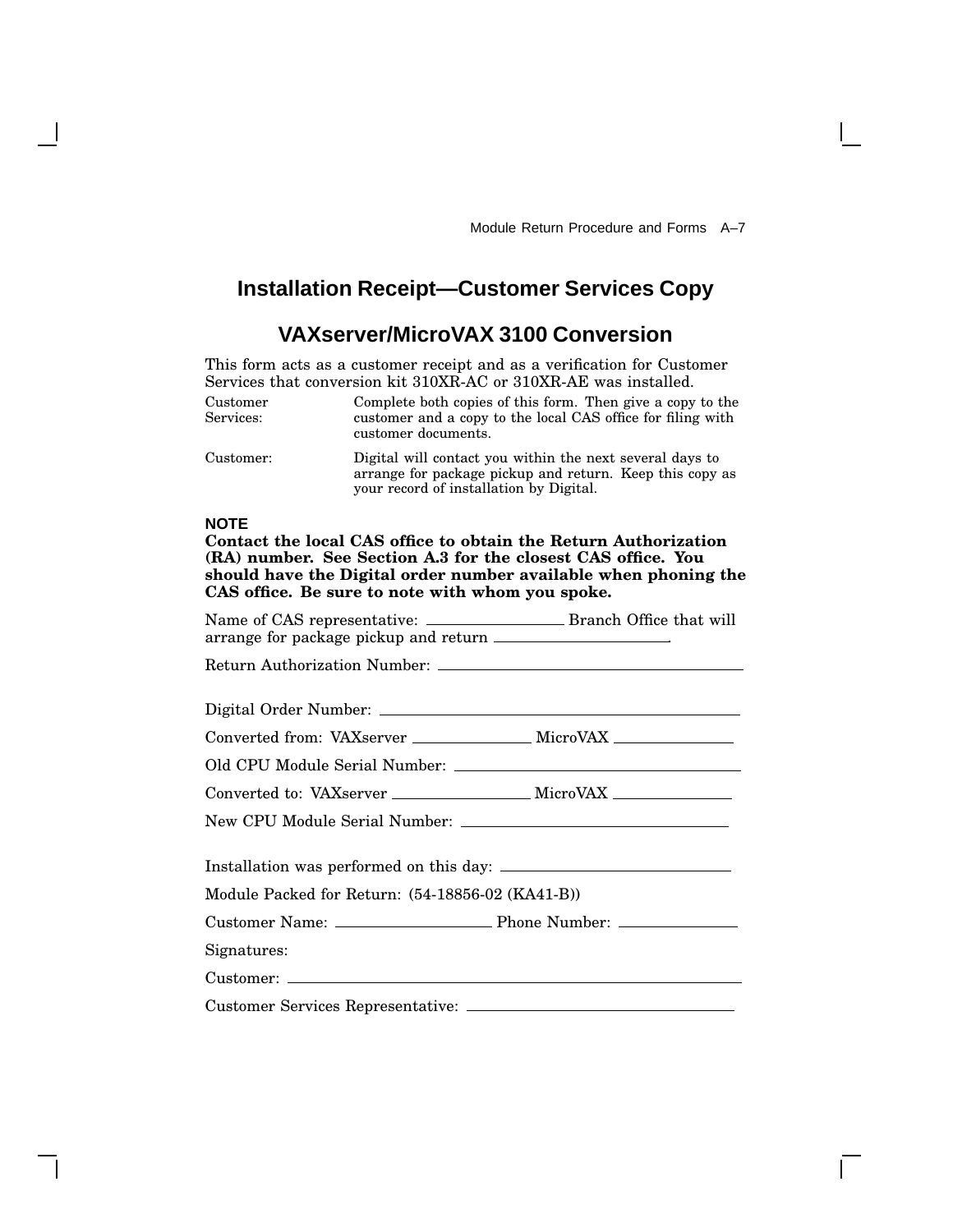## **Return Material Checklist**

## **For VAXserver/MicroVAX 3100 Conversion**

This form must be filled out and returned with the old modules to clear the customer's account.

**Type of CPU module being returned: (54-18856-02)**

| <b>Return Authorization Number:</b> |  |  |
|-------------------------------------|--|--|
|                                     |  |  |

| <b>Digital Order Number:</b> |
|------------------------------|
|------------------------------|

**Customer Name:**

| <b>Customer Address:</b> |  |  |  |
|--------------------------|--|--|--|
|                          |  |  |  |

**Customer Contact:**

## **Include this Form with your Module you are Returning**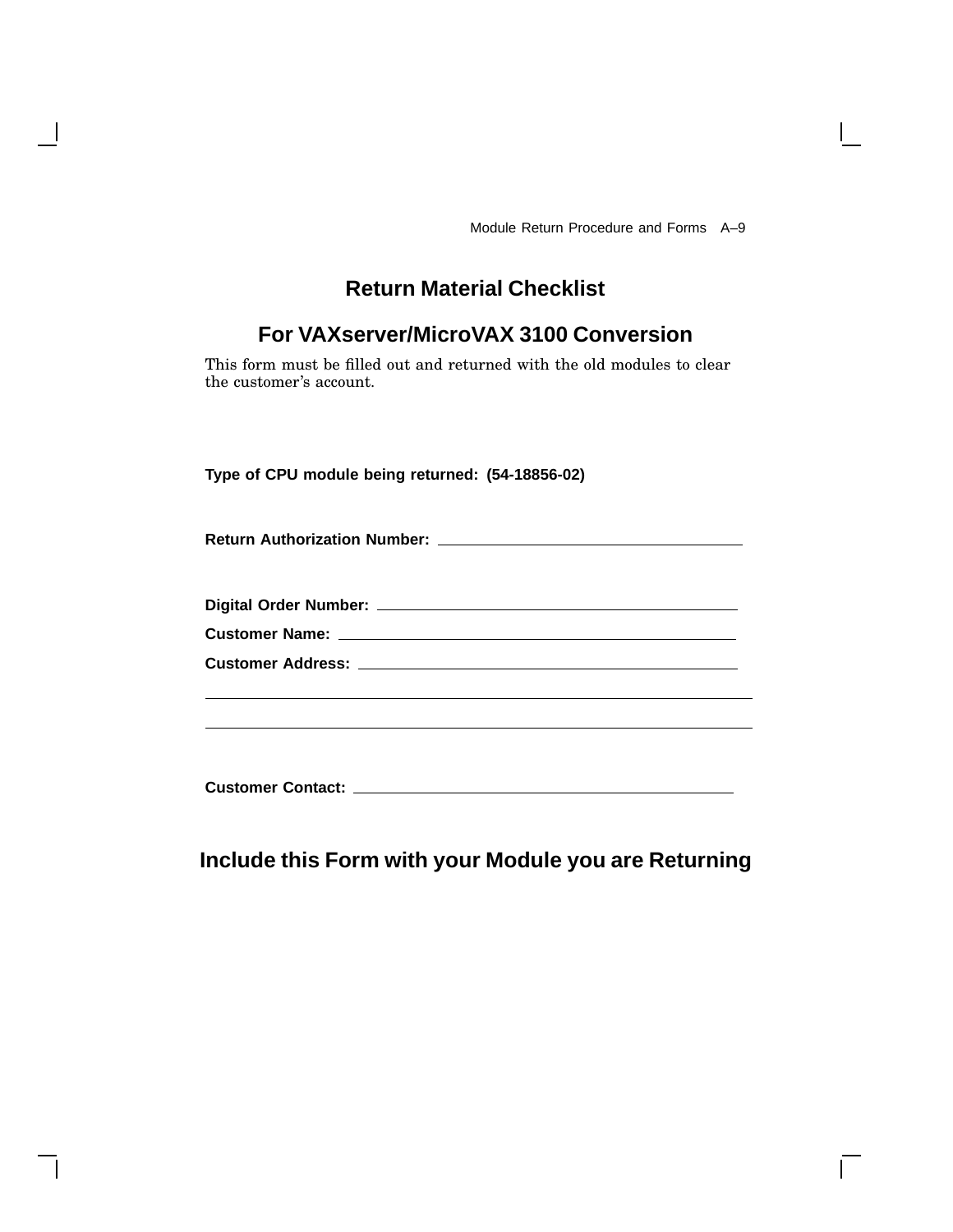## **Name, Location Phone Number** Allegheny District, Pittsburgh 412/244-7410 Carolinas District, Columbia 803/798–6477 Chicago District, Chicago 312/806–2478 Connecticut District, Meriden 203/634–5325 CSS District, Nashua 603/884–6549 DECdirect District, Nashua 603/884–9115 Florida District, Tampa 813/882-6822 Greater Boston District, Waltham 617/895–5455 Great Lakes District, Detroit 313/344–2285 Los Angeles District, Culver City 213/417–4232 Midsouth District, Memphis 901/761–6712 New England District, Bedford 603/472–6061 New Jersey Commercial District, Piscataway 201/562–4728 New Jersey Financial District, New York 212/714–2648 New York Financial District, New York 212/714–2648 New York Suburban District, Tarrytown 914/524–5284 North Central District, Minneapolis 612/851–2225 North Texas/Oklahoma District, Dallas 214/404–6135 Northwest District, Bellevue 206/462–2540 Ohio Valley District, Cincinnati 513/984–7739 Philadelphia District, Blue Bell 215/834–4115 Rocky Mountain District, Englewood 303/649–3073 Santa Clara District, Santa Clara 408/496-4274 Southeast District, Atlanta 404/257–2282 Southern California District, Costa Mesa 714/850–7606 South Texas District, Houston 713/953–3918 Southwest District, Tempe 602/894-4747

## **A.3 CAS District Offices**